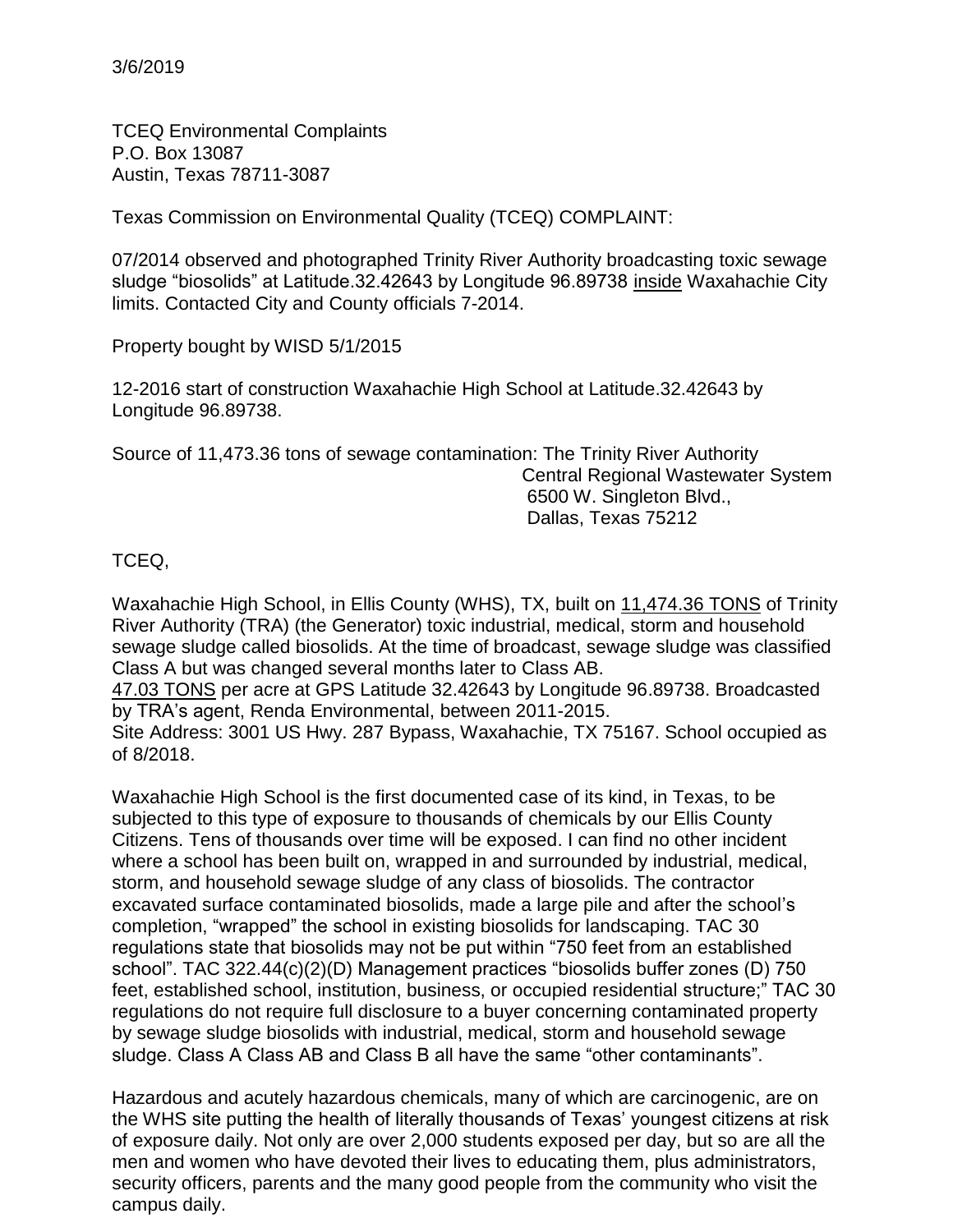This doesn't even begin to talk about exposure to those who are most vulnerable - our athletes, coaches and visiting players and their families.

These hazardous conditions occur daily, but think about what happens when it rains? When you step on saturated ground which makes a vacuum whereby the soil, in this case industrial, medical, storm and household chemicals in biosolids, ooze up through the grass and get on students shoes and clothing. What happens when they fall and get scrapes while the fields are wet? Those carcinogens are ingested and/or getting into their bloodstream. Our children, with their whole lives ahead of them, are not just playing in fecal matter, but other unmonitored, unregulated hazardous chemicals. What do you think parents would say if they knew the stains, they are washing out of clothing, isn't just dirt but chemical carcinogens? How much exposure to carcinogens does it take to cause cancer, chronic diseases and birth defects?

Texas and the Texas Commission on Environmental Quality will have to deal with these contaminated sites cases because they allowed toxic sewage sludge dumps inside Waxahachie City limits and other city limits and have no real regulations to deal with a school built on sewage sludge. Since exposure is occurring as you read this, waiting a year to act is irresponsible and negligent which will make Texas more liable than they already are. This is not one farmer on a tractor in a field of biosolids.

The Trinity River Authority should be held accountable for dumping sewage sludge inside city limits, knowing the property was contaminated and allowing Waxahachie officials to build on it without any notice of its contamination. There is NO accountability for placement of biosolids by the TCEQ inside city limits. There are no regulations or laws that would make a seller disclose applications of toxic biosolids on property sold in Texas. Thus, endangering many Texans' health by exposure via personal contact, dust, and runoff water by chemical carcinogens found in sewage sludge biosolids on property they think is "safe".

The United State EPA's 2009 Targeted National Survey of Sewage Sludge (TNSSS) developed in 2007-8 which tested one of Ellis County's Wastewater Treatment Plants (WWTP) shows large averages of chemicals in biosolids of an estimated 85,000 found in commerce. Only a fraction is tested and regulated.

National TSCA Chemical Substance inventory: [\(https://www.epa.gov/tsca](https://www.epa.gov/tsca-inventory/about-tsca-chemical-substance-inventory)[inventory/about-tsca-chemical-substance-inventory](https://www.epa.gov/tsca-inventory/about-tsca-chemical-substance-inventory) )

This estimate does not consider compound chemicals.

The United States EPA's Office of Inspector General (OIG) report no 14-P-0363 / 9- 2014: "More Action Is Needed to Protect Water Resources from Unmonitored Hazardous Chemicals" . David Galindo, TCEQ Director Water Quality Division, stated approximately January of 2016. "T*CEQ would be required to implement any changes to the existing federal biosolids regulations, including any potential EPA rule amendments in response to the OIG report (14-P-0363). We are unaware of any EPA response addressing the validity of the statements made in the report or determination on the need for a rule amendment at this time."* 

This is an indicator that "Unmonitored Hazardous Chemicals" do exist in biosolids dumped on the grounds of what is now Waxahachie High School in Ellis County, Texas. The U.S. EPA and TCEQ have not acted to protect Texas from these "Unmonitored Hazardous Chemicals"

OIG report just released on 11/15/2018 states: "EPA Unable to Assess the Impact of Hundreds of Unregulated Pollutants in Land-Applied Biosolids on Human Health and the Environment." The OIG "analysis determined that 352 pollutants include 61 designated as acutely hazardous, hazardous or priority pollutant in other programs"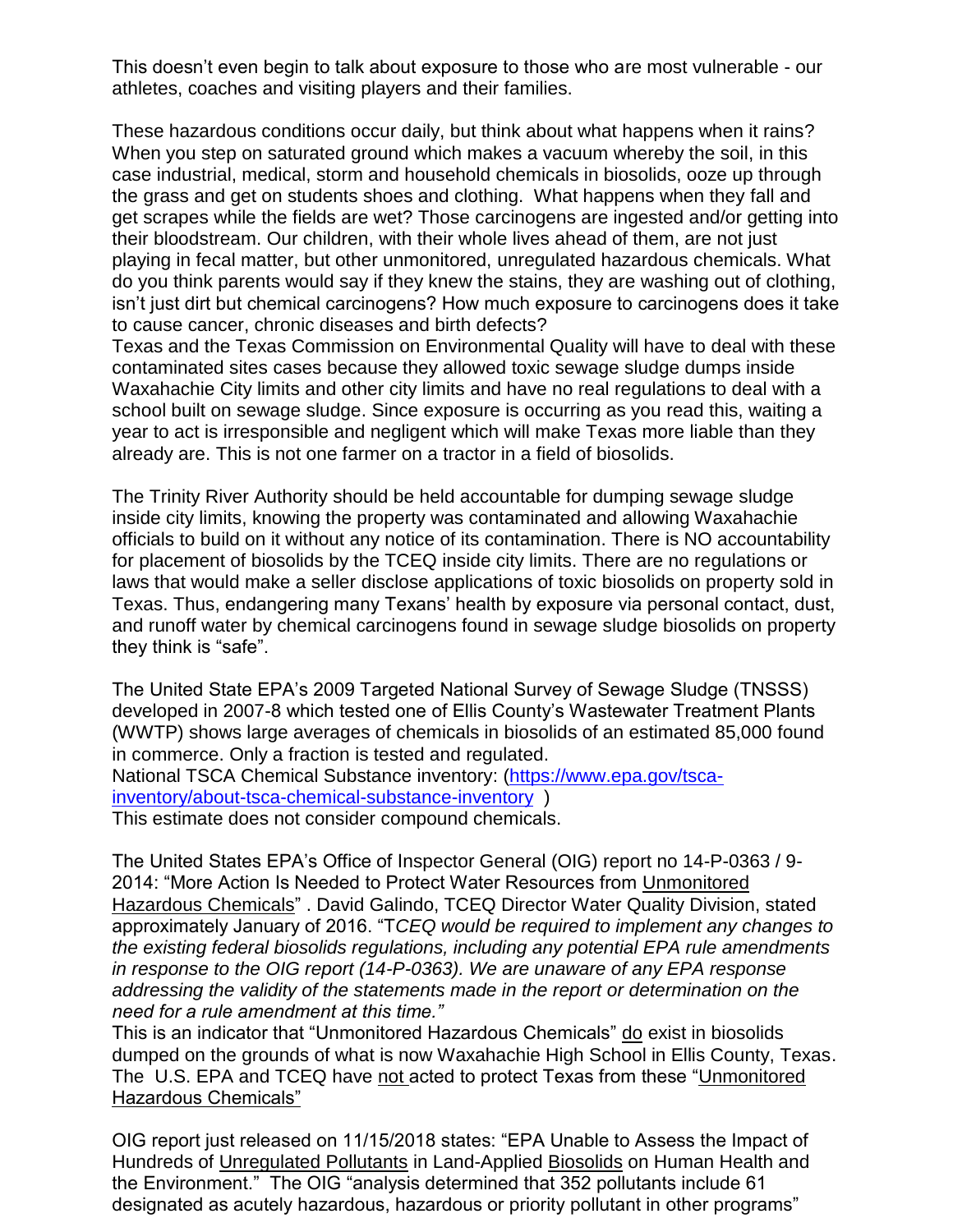Which again indicates that biosolids broadcasted now and in the past were dumped without any testing or regulations for these chemicals nor was there any testing for concentrations and degree of hazard when broadcasted on farms and ranchland. One location that received these Unregulated Pollutants is the acreage as indicated in the GPS coordinates above, Waxahachie High School.

The TCEQ can act without the EPA's approval if their actions are greater not the lessor of a federal regulation. 14-P-0363 speaks to industrial pretreatment and how it has not been effective nor can it until unregulated, unmonitored chemicals are listed and regulated by the United States EPA. The U.S. EPA's priority pollutants list last update was 1981.

It is time for the TCEQ and our Texas Legislature to step up and protect every Texan and our Environment.

This is the TCEQ's mission statement "*The Texas Commission on Environmental Quality strives to protect our state's public health and natural resources consistent with sustainable economic development. Our goal is clean air, clean water, and the safe management of waste."*

Sewage sludge biosolids, by its nature, coming from industry, medical facilities, surface storm drains and homes are NOT "safe". Continually distributing contamination on Texas surface land is an insult and health hazard to our citizens and our great State. Sewage of any kind should be incinerated or placed in a lined landfill where it belongs. Money should not be a priority for where sewage sludge is dumped nor should a lack of landfill space, especially in Texas. This also includes allowing consumer bags of this contamination sold to rid municipalities' responsibility of sewage disposal. (Hou-Actinite, Milorganite and Dillo Dirt for examples).

 Ellis County Citizens insist, for the safety of our school, Texas and TCEQ do a quantitative analysis of this site for the usual chemicals tested for plus the "61 designated acutely hazardous, hazardous or priority pollutants in other programs." (19- P-0002 list below in Exhibit A1)

The method of sampling should be as follows:

Test 4 DIFFERENT locations in the adjacent field, 4 DIFFERENT locations around the school and 3 DIFFERENT LOCATIONS on the athletic fields at a depth to be determined.

 With verification of chemical contamination of this site, proper remediation such as 30 to 40 inches of contaminated soil excavated and taken away from next to the school to well beyond the 750 feet from the school as indicated in TAC 322.44(c)(2)(D). The contaminated soils removed and properly disposed of so it cannot endanger the health of any more Texans.

Sincerely,

Craig Monk Waxahachie, Texas 75167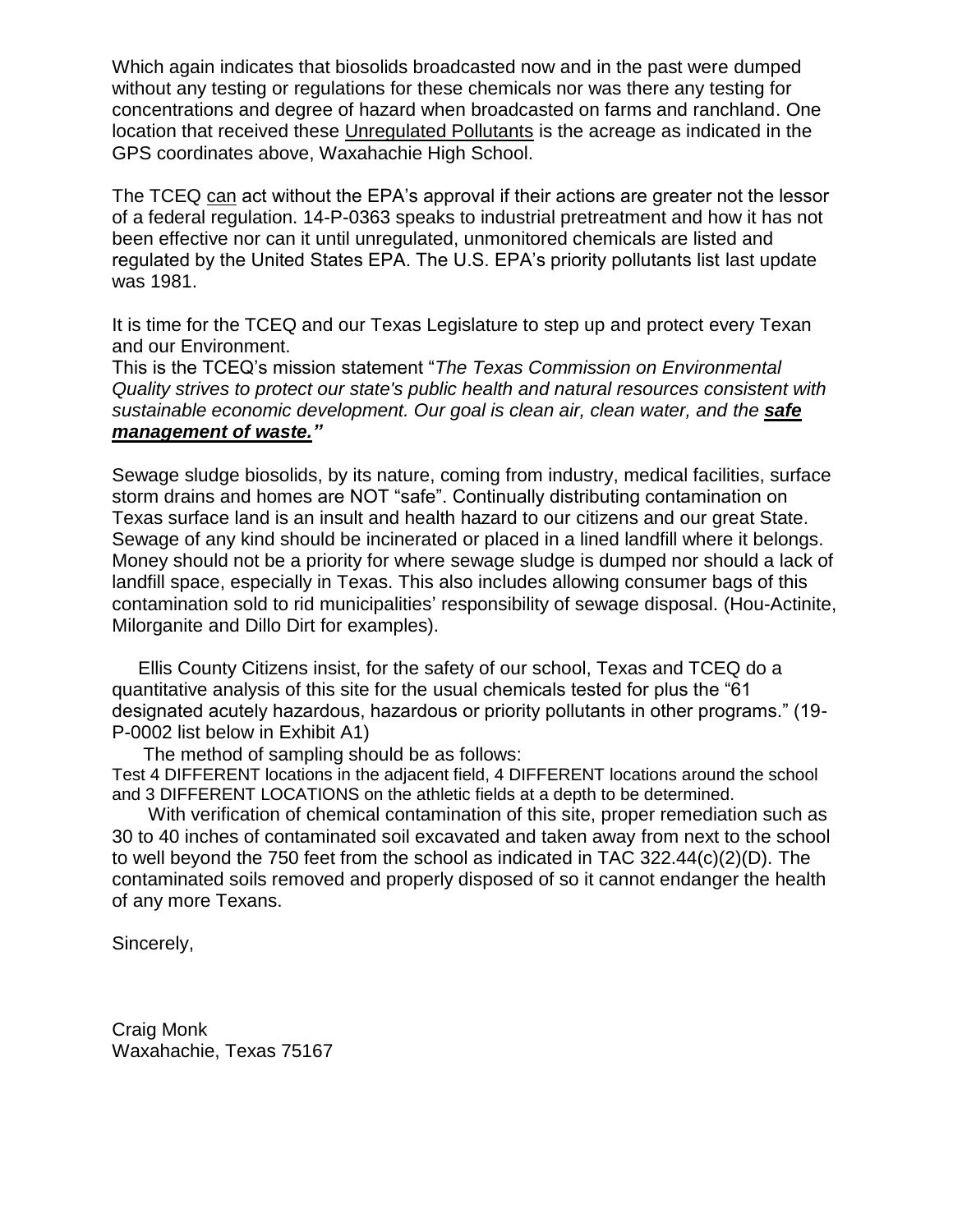WHS under construction. Contractor piled up contaminated biosolids soil to landscaped school grounds with.



Load sheet on WHS site Lat 32.42643 Lon: 96.89738. We have removed the farmers name. Should you wish a copy of this load document, contact TCEQ public records. Farmers are not informed of "other" chemical amounts, concentrations and degree of hazard before agreeing to use biosolids. The TCEQ has verbally stated biosolids are "safe".

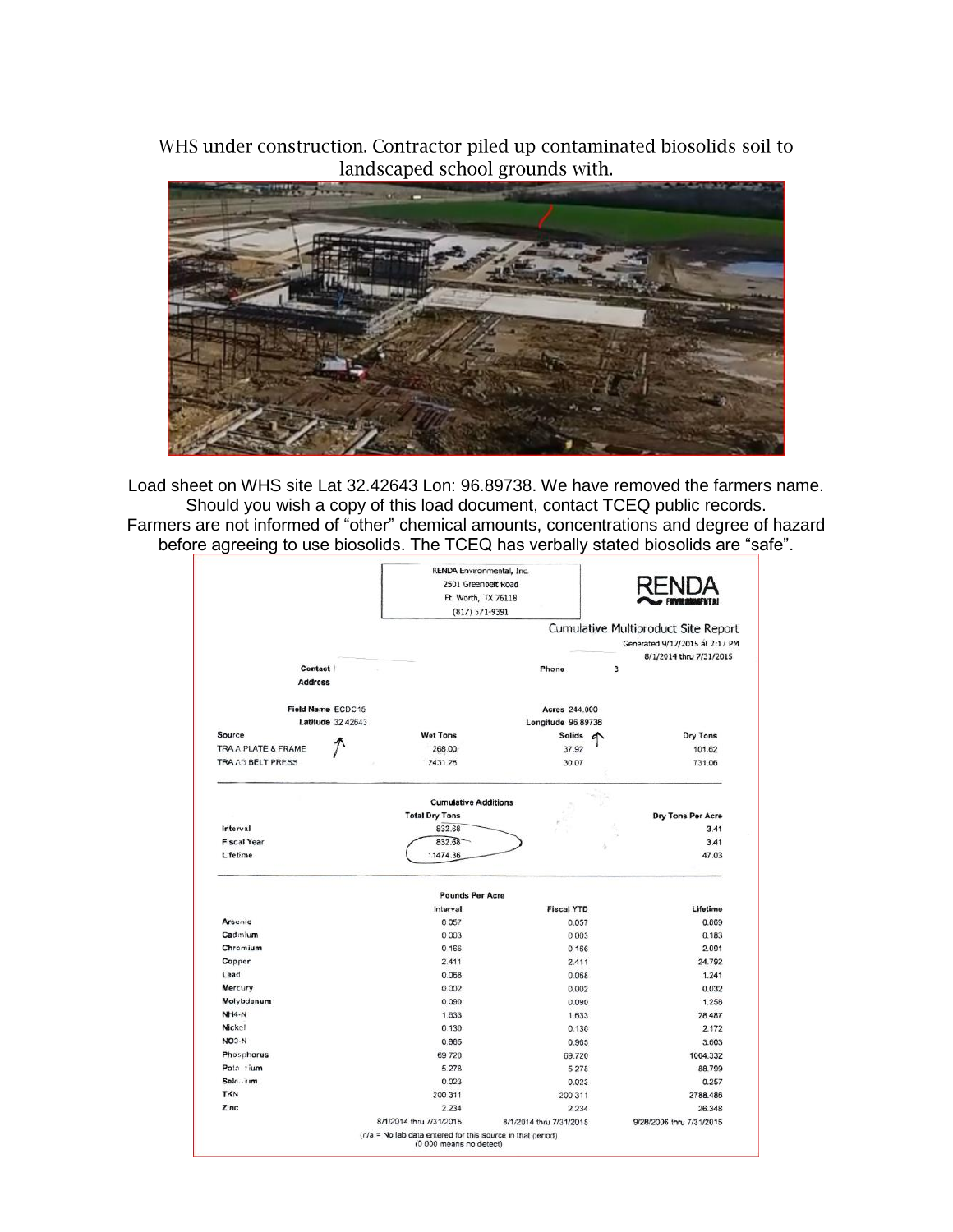

School with inset picture of the TRA broadcasting sewage contamination.

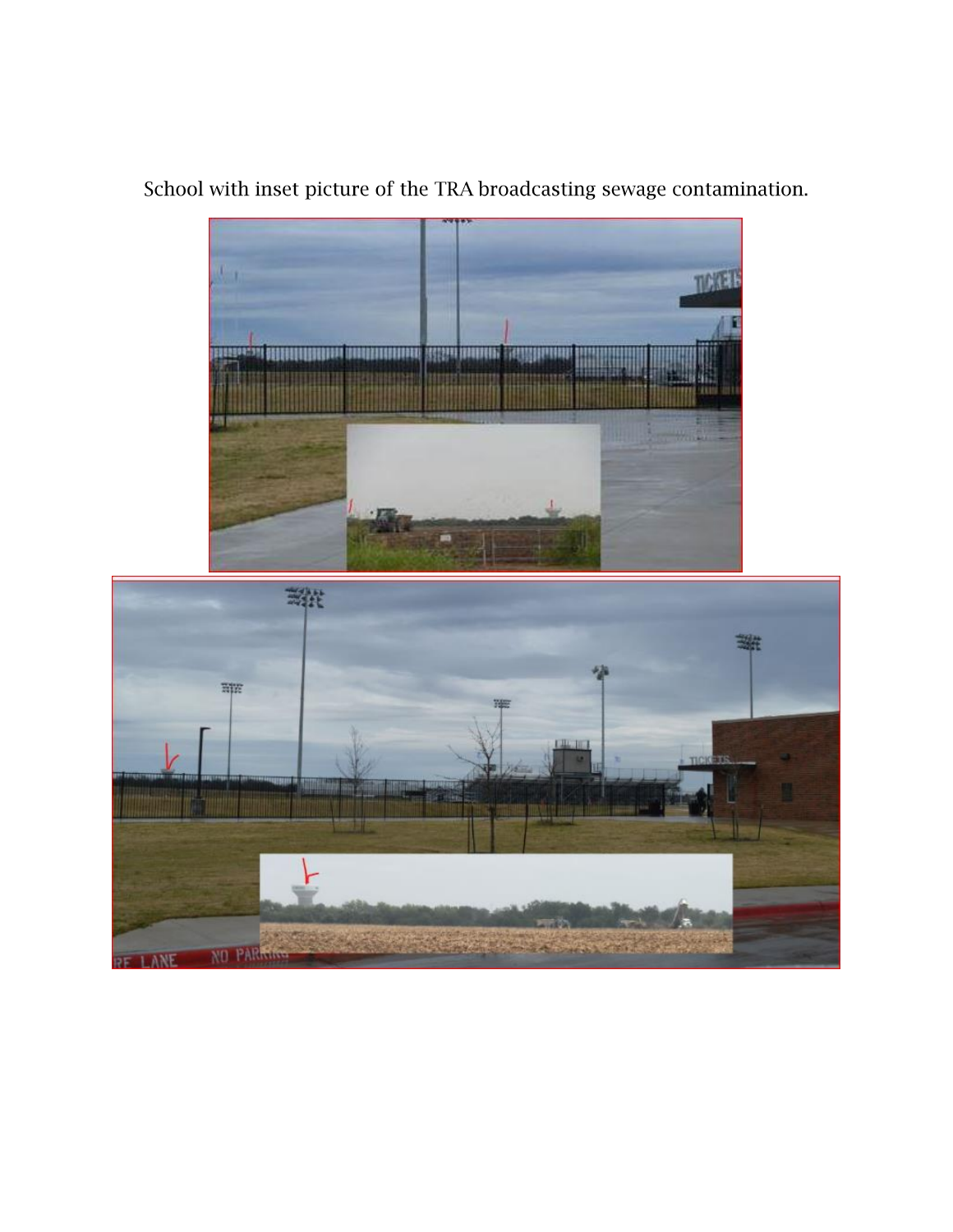## Exhibit A1

# List of unassessed pollutants found in biosolids that appear on a hazardous or priority pollutant list

| <b>Pollutant</b>                |                                          |
|---------------------------------|------------------------------------------|
| 2,3,7,8 TETRACHLORODIBENZO-P-   |                                          |
| <b>DIOXIN</b>                   |                                          |
| 2-Propanone                     |                                          |
| Antimony                        |                                          |
| Benz(a)anthracene               |                                          |
| Benzo(a)pyrene                  | <b>Pollutant</b>                         |
| Benzo(b)fluoranthene            | Heptachlor epoxide                       |
| Benzo(k)fluoranthene            | Mestranol                                |
| Beryllium                       | Methylene Chloride                       |
| Bis (2-ethylhexyl) phthalate    | Napthalene                               |
| Carbamazepine                   | Nitrophenol, p-                          |
| Carbon tetrachloride            | N-nitrosodibutylamine (NDBA)<br>924-16-3 |
| Chloroaniline, 4-               | N-nitrosodiethylamine (NDEA) 55-18-5     |
| Chloroform                      | N-nitrosodimethylamine (NDMA)            |
| Chloronaphthalene, 2-           | 62-75-9                                  |
| Cresol, p- (4-methylphenol)     | N-nitroso-di-n-propylamine (NDPA)        |
| Chrysene                        | 621-64-7                                 |
| Cyanide                         | N-nitrosodiphenylamine (NDPhA)           |
| Cyclophosphamide                | 86-30-6                                  |
| Dichlorobenzene, 1,3-           | N-nitrosopiperidine (NPIP) 100-75-4      |
| Dichlorobenzene, 1,4-           | N-nitrosopyrrolidine (NPYR) 930-55-2     |
| <b>Dimethoate</b>               | Norethindrone (norethisterone)           |
| Dimethyl phthalate              | Norgestimate                             |
| Di-n-butyl phthalate            | Norgestrel (levonorgestrel)              |
| (Butoxyphosphate ethanol, 2-)   | Pentachloronitrobenzene                  |
| Di-n-octyl phthalate            | Phenanthrene                             |
| Endosulfan, $\alpha$            | Progesterone                             |
| Endosulfan, $\beta$             | Pyrene                                   |
| Estradiol, 17a-                 | Silver                                   |
| Estradiol, 17 <sub>B</sub> -    | Sodium valproate                         |
| Estradiol-3-benzoate, β-        | Testosterone                             |
| Estriol (estradiol)             | Tetrachloroethylene                      |
| <b>Estrone</b>                  | Thallium                                 |
| Ethylbenzene                    | Toluene                                  |
| Ethynyl estradiol, $17\alpha$ - | Trichlorophenol, 2,4,5-                  |
| Fluoranthene                    | Warfarin                                 |
|                                 |                                          |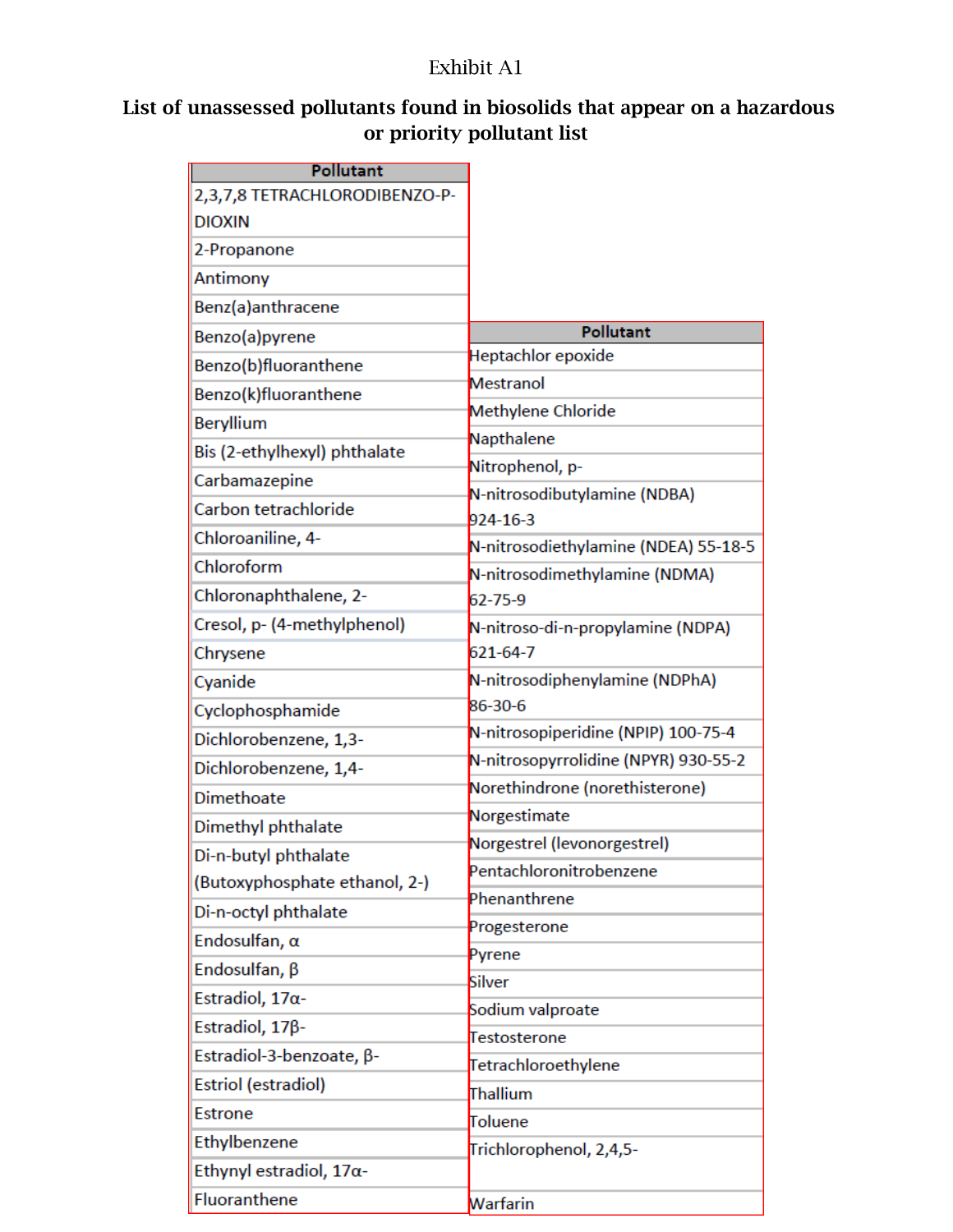### References

Biosludged, https://www.brighteon.com/5972782789001

Dr David Lewis on the dangers of pollution by "biosolid" https://www.youtube.com/watch?v=uzfNSw9xG-c&feature=youtu.be

OIG Report 19-P-0002 / **EPA Unable to Assess the Impact of Hundreds of Unregulated Pollutants in Land-Applied Biosolids on Human Health and the Environment**: [https://www.epa.gov/office-inspector-general/report-epa-unable-assess](https://www.epa.gov/office-inspector-general/report-epa-unable-assess-impact-hundreds-unregulated-pollutants-land)[impact-hundreds-unregulated-pollutants-land](https://www.epa.gov/office-inspector-general/report-epa-unable-assess-impact-hundreds-unregulated-pollutants-land)

OIG Report 14-P-0363 / **More Action Is Needed to Protect Water Resources From Unmonitored Hazardous Chemicals: [https://www.epa.gov/sites/production/files/2015-09/documents/20140929-14-p-](https://www.epa.gov/sites/production/files/2015-09/documents/20140929-14-p-0363.pdf)[0363.pdf](https://www.epa.gov/sites/production/files/2015-09/documents/20140929-14-p-0363.pdf)**

**The US is the only developed country on a list of nations with the highest pollutionrelated deaths — here are the top 10[: https://www.businessinsider.com/ap](https://www.businessinsider.com/ap-countries-with-the-highest-pollution-deaths-mortality-rates-2017-10/#10-democratic-republic-of-the-congo-123942-18-of-all-deaths-1)[countries-with-the-highest-pollution-deaths-mortality-rates-2017-10/#10](https://www.businessinsider.com/ap-countries-with-the-highest-pollution-deaths-mortality-rates-2017-10/#10-democratic-republic-of-the-congo-123942-18-of-all-deaths-1) [democratic-republic-of-the-congo-123942-18-of-all-deaths-1](https://www.businessinsider.com/ap-countries-with-the-highest-pollution-deaths-mortality-rates-2017-10/#10-democratic-republic-of-the-congo-123942-18-of-all-deaths-1)**

**Unsafe levels of toxic chemicals found in drinking water of 33 states: [https://news.harvard.edu/gazette/story/2016/08/unsafe-levels-of-toxic](https://news.harvard.edu/gazette/story/2016/08/unsafe-levels-of-toxic-chemicals-found-in-drinking-water-of-33-states/)[chemicals-found-in-drinking-water-of-33-states/](https://news.harvard.edu/gazette/story/2016/08/unsafe-levels-of-toxic-chemicals-found-in-drinking-water-of-33-states/)**

**United States EPA's Office of Inspector General reports: 2000-P-1, 2004-P-10, 2004-P-00004, 10-P-0066 or 12-P-0508.** 

**85,000 chemicals, TSCA Chemical Substance Inventory: <https://www.epa.gov/tsca-inventory/about-tsca-chemical-substance-inventory>**

**U.S. EPA definiotion of pollutant: Part 503.9(t) "POLLUTANT is an organic substance, an inorganic substance, a combination of organic and inorganic substances, or a pathogenic organism that, after discharge and upon exposure, ingestion, inhalation, or assimilation into an organism either directly from the environment or indirectly by ingestion through the food chain, could, on the basis of information available to the Administrator of EPA, cause death, disease, behavioral abnormalities, cancer, genetic mutations, physiological malfunctions(including malfunction in reproduction), or physical deformations in either organisms or offspring of the organisms."**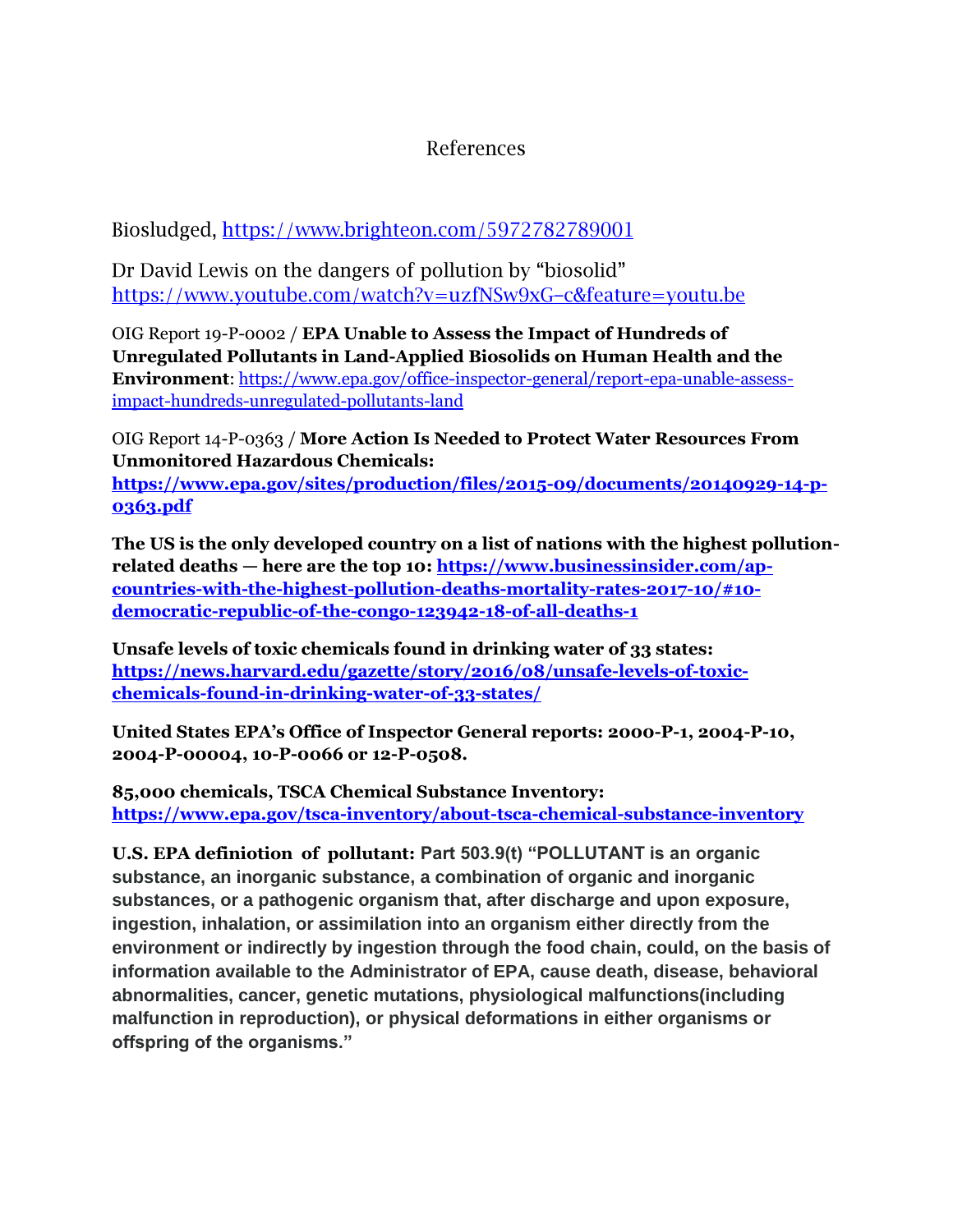# **Expert Testimony**

#### **Author Lidia Epp at PA House Democratic Committee Hearing /** 08/29/2016

About Lidia Epp:

Lidia Epp, a Polish native, immigrated to the United States in the mid 1980s. She is a graduate of University of Szczecin, where she received her Bachelor Degree in Biology and Master's in Marine Biology. Before emigrating to US she was employed as a marine biologist at the Marine Fisheries Institute in Poland. Upon arrival to US, for several years she worked as a marine biologist in an aquaculture pathology lab at Gulf Coast Research Laboratory in Ocean Springs, Mississippi. She later moved to Birmingham, Alabama, and eventually to New Kent, Virginia where she currently resides. She worked at the Molecular Diagnostics Laboratory at the Medical College of Virginia and currently she manages the Molecular Core Lab in the Biology Department of College of William and Mary in Williamsburg. Lidia is active with a local group of residents concerned about the agricultural application of biosolids, a dangerous practice that devastates farmland. She voiced her opposition during state legislative sessions, public hearings and City Hall meetings. She corroborates with local activists, politicians and scientists to bring public awareness to this issue and advocates for changes in state and federal regulations of biosolids land use.

#### TIMELINE:

It all started in 1972 with the passing of Marine Protection, Research and Sanctuaries Act. It is the only pollution law that explicitly requires consideration of land-based alternative disposal.

1972 was also the year that Congress passed the Clean Water Act, with major revisions in 1977, 1981 and 1987. Last revisions, in 1987, resulted in amendments directing the EPA to research and promulgate the land applications of sewage sludge. A year later in 1988, Congress passed the Ocean Dumping Ban Act, thus eliminating all but land disposal method of sludge.

The Act went into effect in 1992, also the year when the PR firm was hired by the industry to devise a plan for gaining public acceptance of sewage sludge land disposal. And so the names "biosolids," "industrial residuals," "natural fertilizer," and "organic nutrients" were invented.

EPA quietly removed the sewage sludge from the list of HAZMAT and in 1993, sewage sludge federal regulations were published in the Federal Register as the "Part 503 rule," promulgated under the authority on the Clean Water Act, Title 40 of the Code of Federal Regulations, Part 503.

### In 1986, Synagro Technologies Inc. was founded, a company currently operating in 34 states, specializing in agricultural disposal of sewage sludge and industrial waste. Or, to be politically correct, "biosolids and industrial residuals management."

#### \*\*EPA REGULATIONS FAILURE

The Part 503 rule is a set of federal guidelines for the oversight and monitoring of agricultural use of sludge. The science behind those rules is grossly outdated, based on 1970 understanding of environmental sciences, biology, toxicology and pathology.

The futility of these EPA guidelines to protect public health lays not only in the fact that the regulations include a very narrow scope of pollutants required to be monitored (just nine heavy metals and only two species of bacteria), but they also don't reflect recent scientific findings. They regulate an infinitely small fraction of environmental pollutants, while ignoring a vast majority of dangerous components of sludge.

EPA regulations fail to incorporate existing scientific information and to protect the public. While numerous scientific experts recommend total ban on land application of sludge, EPA and the so-called Big Sludge industry continues to promote it. Sludge land application is a result of local and state economics and political factors, rather than the environmental and public health considerations. Sludge continues to be sold to the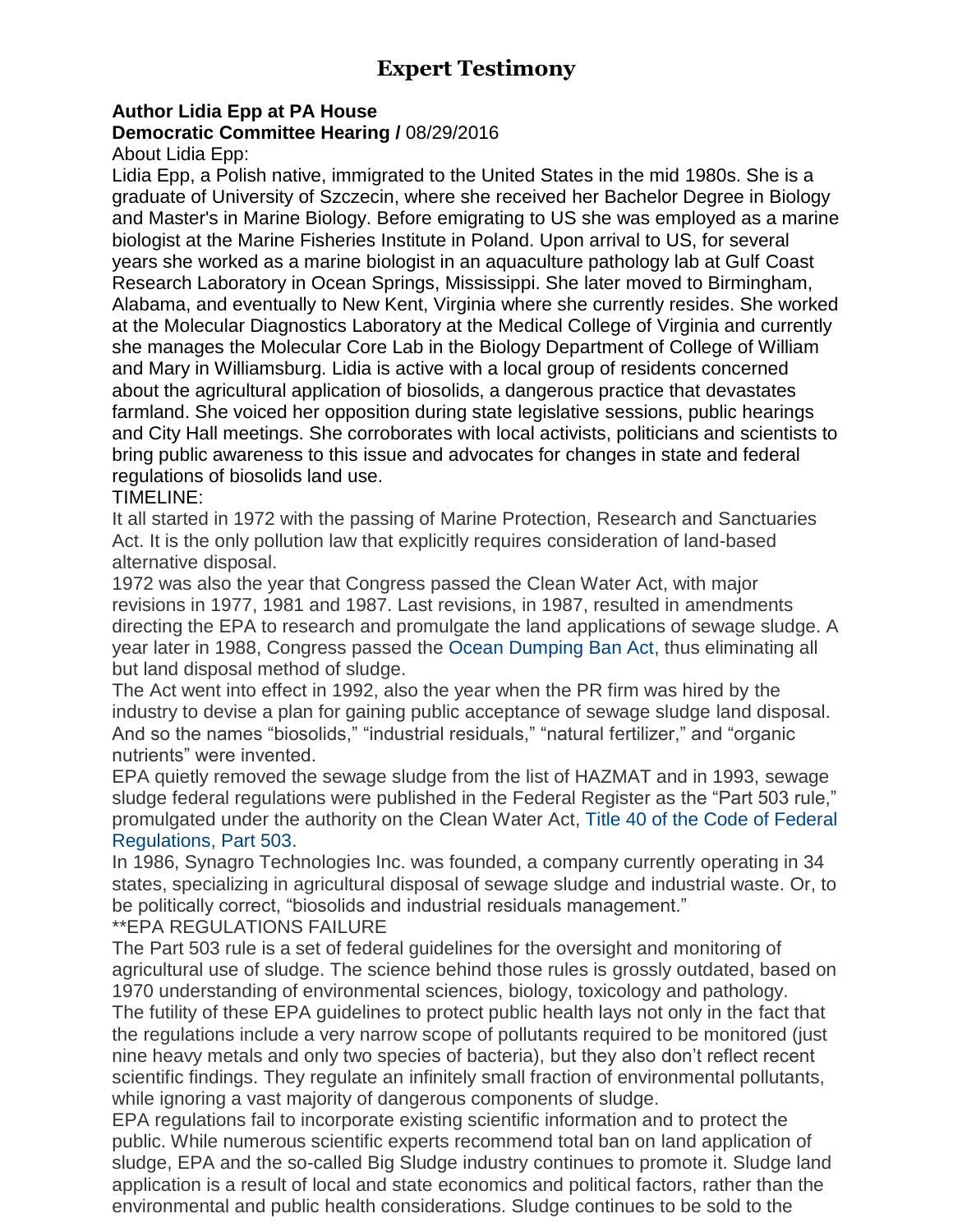public as a "nutrient –rich garden compost" and advertised to farmers as a valuable fertilizer.

A total ban of agricultural use of sludge is only a partial solution as the alternatives such as landfill or incineration are also hazardous. To ensure the true protection of the environment and public health would require the EPA to reformulate the problem, to implement new federal regulations based on the most current science. However, EPA along with other federal, state and private institutions, such as USDA, universities and waste management companies (most prominently – Synagro) - continues to obstruct an unbiased, independent research and this in turn undermines an objective risk assessment and regulation.

\*\*ENVIRONMENT AND PUBLIC HEALTH RISKS

Targeted National Sewage Sludge Survey Sampling and Analysis Technical Report, published in 2009 by EPA lists max an min levels of heavy metals , pharmaceuticals, organic chemicals, steroids and hormones that were found in sludge samples tested. High levels were found in all pollutant categories, for example – flame retardants and antibiotics. The survey included only a small subset of the toxic chemicals in use in the country.

Tens of thousands of organic chemicals are in use in USA, but a sludge concentration of only 516 organic chemicals has been so far researched. The data is lacking on fate and toxicity of chemicals to human and non-human receptors. An accurate assessment of a degree of the risk posed by the sludge is not possible at this moment. It is however, abundantly clear from the research available, that the EPA risk assessment is geared towards the underestimation of those risks. Science–based precautionary approach to investigating and identifying the toxic content of sludge should be the guiding principle of EPA federal regulatory review. The complexity of the ecological interactions in sludge applied soils makes it exceedingly difficult for a definitive risk assessment. There are just so many interactions, unknowns and uncertainties, that the application of sludge to the land environment simply can't be considered safe. Accurate risk assessment would require an in-depth understanding of a long and short-time effects of sludge on soil microbial community, plant life and wildlife. And then there is the issue of public health risks. There is a great need for better understanding of a build-up of the toxins and contaminants over time with multiple applications and their movement from land environment into the groundwater, lakes, rivers and oceans. Long term, multidisciplinary, comprehensive research programs are needed to gain an understanding of the impact this practice has on the environment and human population.

New chemicals are invented almost daily. EPA formulated the 503 rule guidelines well before several of them were even conceived.

Let's look at nanosilver, which is a biocide (EPA definition: "a diverse group of poisonous substances including preservatives, insecticides, disinfectants, and pesticides used for the control of organisms that are harmful to human or animal health or that cause damage to natural or manufactured products").

Nanosilver is a component of anti-microbial formulations in textiles, food packaging and medical devices . Coleman et al in 2013 published an article: "Low concentration of Silver Nanoparticles in Biosolids Cause Adverse Ecosystem Responses Under Realistic Field Scenario". In this article the author argues that nanosilver applied at realistic levels to the soil by the biosolids route adversely affects plants and soil microbes. Another example; a group of persistent, bioaccumulative, toxic compounds known to exist in the sludge in high concentration: brominated flame retardants. A subclass of those – polybrominated diphenyl ethers (PBDEs) –there is 208 different PBDEs, each of them has unique toxicology and environmental fate. This group of chemicals has been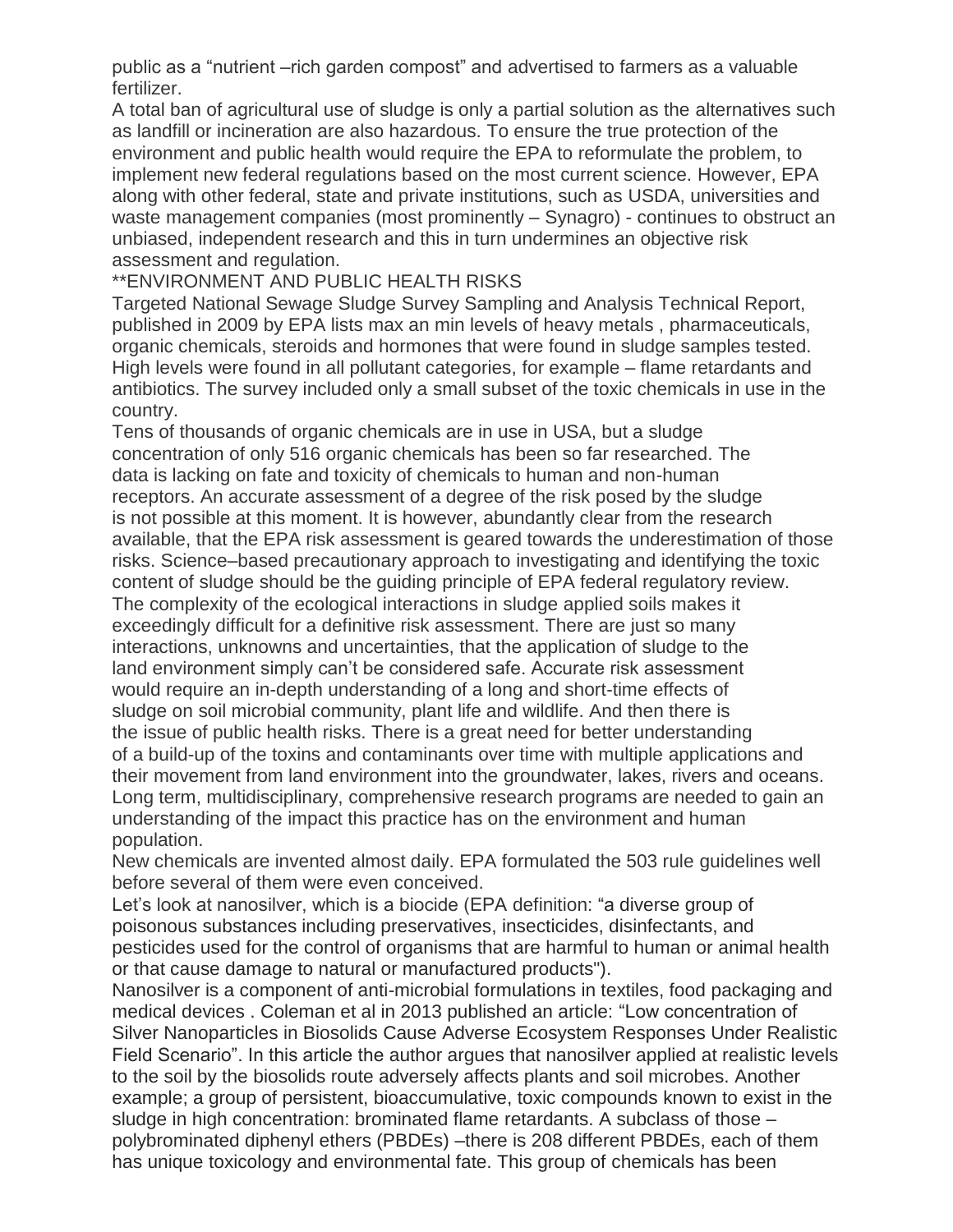studied extensively for decades and still today we have a rather poor understanding of the true risks associated with it's release to the environment. And that's just one group of contaminants among so many. Add another 210 chlorinated dioxins (we are still talking about only flame retardants) and you maybe begin to grasp the extend of the total amount of known and unknown contaminants that end up in the sludge. They are concentrated thousands folds during the treatment process and then released to the landscape.

Marine biochemist, (PhD)Robert Hale from Virginia Institute of Marine Sciences, in his 2004 publication: "Organic Contaminants of Emerging Concern in Land Applied Sewage Sludge" concludes that contaminants not even considered by the authors of rule 503 EPA regulations are indeed present in all of the biosolids samples examined during this study and he strongly suggests reevaluation of those guidelines in the light of those findings. Not only the "historically" tracked contaminants like heavy metals, petroleum products , pesticides and PCB were present in those samples, but also chemicals that were never evaluated before as a potentially present in the sludge; polybrominated diphenyl ethers, triclosan and polycyclic musks. Those are contaminants of yet undetermined level of toxicity to humans, wildlife and microbial soil community. There is little doubt that there are direct human health consequences of land application of sludge. Several published public health reports clearly link the sludge application sites to the overall decline of health by the surrounding communities.

Czajkowski et al in a publication from 2010 "Application of GIS in Evaluating the Potential Impacts of Land application of Biosolids on Human Health" concludes that there is a statistically significant increase in ill-health symptoms and diseases near the biosolids permitted fields. Exposed residents were defined as those living within the one-mile radius of filed applied biosolids, the illnesses included certain respiratory, gastrointestinal and other diseases. Jordan Peccia, one of the most prominent scientific minds in environmental toxicology, a professor at Yale University, published several articles addressing risks associated with biosolids agricultural use. In 2007 he coauthored a study "Source Tracking Aerosols Released from Land-Applied Class B Biosolids During High-Wind Events". In that publication he concluded that during windy days over 60% of air samples taken downwind from the biosolids applied field contained DNA fingerprint of bacteria commonly present in sludge. What bacteria, you might ask? A pathogen or a benign microbes common everywhere around us? Dr Peccia tackled that question in 2010 publication titled "Pyrosequencing of the 16SrRNA gene to Reveal Bacterial Pathogen Diversity in Biosolids". In this article he concluded that most species identified were opportunistic pathogens from the group Clostridium and Mycobacterium. Those are NOT the two species of bacteria The EPA rule 503 regulations that are required to monitored, yet as proven in this study – represent most of the bacterial pathogen load in biosolids.

In a Master's Degree dissertation – "Bioaerosols Generated from Biosolids Applied Farm Fields" a graduate student from Ohio Tech established that pathogenically non-treated class B biosolids can generate potential pathogens in the air. He observed that the level of bacterial pathogens significantly increased in the air samples following the biosolids application with the highest level reached at day 13 post application. That in turn correlates with the increase of health problems reported by the residents of a nearby community.

There are many other published reports corroborating those findings, but more epidemiological data is needed. EPA should be at the forefront of promoting and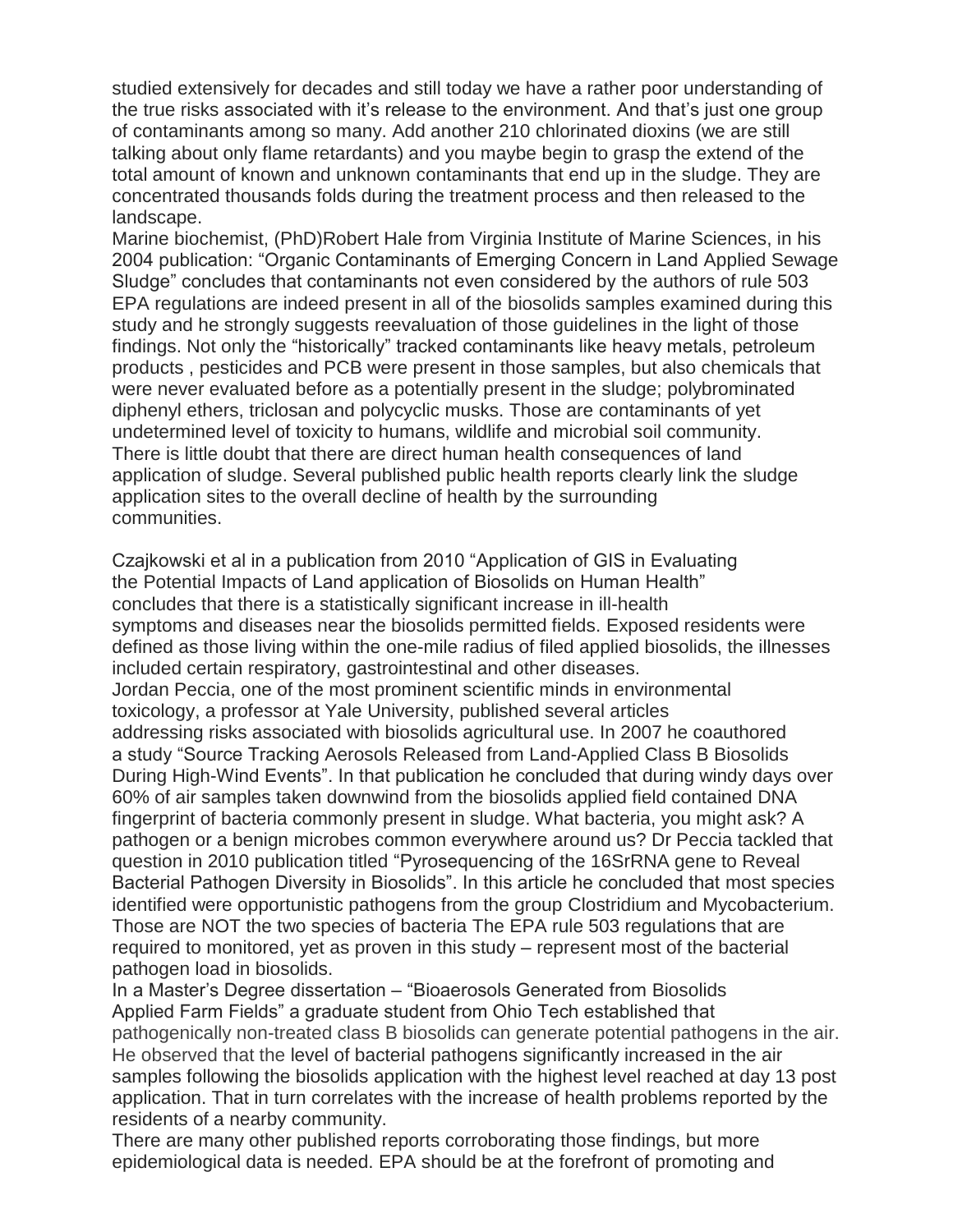subsidizing such studies, instead it turns the blind eye on a growing body of evidence and instead promotes research sponsored by the sludge industry.

Another area of great concern associated with the biosolids production is the emergence of antibiotic-resistant pathogens. The evolution of multidrug resistant bacteria is and acknowledged international health crisis. Major sources of those bacterial strains are water treatment plants and CAFO facilities.

Wastewater treatment plants concentrate sludge and present in it; both – bacterial pathogens from numerous sources and antibiotics, thus creating a perfect storm scenario for the emergence of antibiotic resistant strains by the means of horizontal gene transfer of antibiotic resistance genes. \*\*CONCLUSIONS

Current federal and state regulations clearly don't protect the environment or public health from the consequences of the agricultural sludge application. The full scope of that impact is not even fully known, as the independent, objective research is being discouraged at best, and most often squelched by the powerful forces of biosolids industry.

It is evident that the long term exposure to a host of the environmental pollutants is the foundation of many chronic conditions that are now at the epidemic levels. Rather than focusing narrowly on determination of specific sets of toxins present in biosolids from different sources – the research needs to shift to the epidemiological studies assessing the overall impact of complex mix of pollutants present in sludge.

It is true that biosolids contain beneficial elements like phosphorus, nitrogen, organic matter and trace nutrients. But the benefits derived from introducing those components to the soil via biosolids are by far overshadowed by the detrimental effects of toxins and pollutants that comprise the vast majority of the biosolids content. Many countries adopted and implemented a new approach to the disposal of biosolids; methane production, energy source, recovery of metals and microelements. It is well past the time when we start to look at those alternatives as the only sustainable solution to the growing problem – what to do with the sludge our society produces.

\*\* From: Caroline Snyder Date: August 29, 2016 My name is Caroline Snyder. I am emeritus professor at the Rochester Institute of Technology where I designed, administered, and taught interdisciplinary environmental science courses and chaired the Department of Science, Technology, and Society. In 2001 I founded the nonprofit group, Citizens for Sludge‐Free Land. I appreciate the opportunity to submit written testimony at this public hearing.

A re‐evaluation of the Commonwealth's biosolids policies is long overdue. HR 60 is a good first step. Land‐applied municipal sewage sludge (biosolids) is a highly complex and unpredictable mixture of biological and chemical pollutants. Most of the 90,000 man-made chemical compounds in commerce today--with 1000 new ones added annually‐‐ end up in sewage, and many of those concentrate in the resulting biosolids . 107 They include carcinogens, mutagens, neurotoxins, endocrine disrupters, solvents, pharmaceuticals, radioactive waste, leachates from landfills and superfund sites, as well as disease causing and antibiotic resistant pathogens. 52,61,66,79,87, 97,104, Upgrading and building improved treatment plants that will remove more pollutants from sewage, will cause sludge to become even more contaminated. Biosolids generated in our large industrialized urban centers ‐‐ and 84% of land‐ applied sludge originates in those centers‐‐ is very likely the most pollutant‐ rich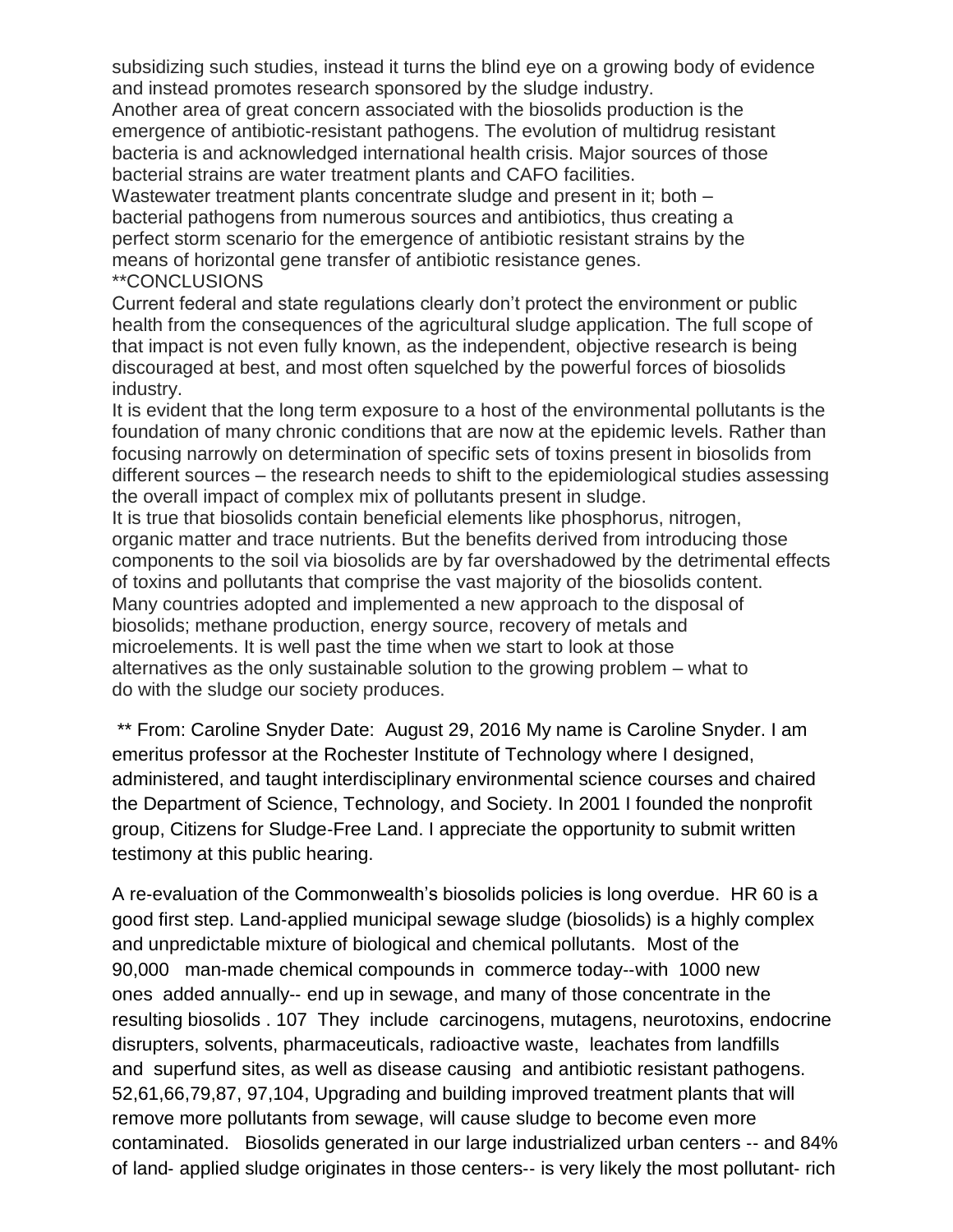waste mixture of the 21st century. The US EPA Office of Water (OW) regulates biosolids. The regulations, 40 CFR Part 503, are usually referred to as the 503s. Despite the agency's claim to the contrary, OW also promotes land application. This is a gross conflict of interest. Government agencies should not be in bed with the industries they are supposed to regulate. 82 As a consequence of this industry‐government alliance, the 503s are full of loopholes. The most damaging loophole of all is the so‐called "Domestic Sewage Exclusion" which permits every industry connected to a sewer to pipe its hazardous waste into POTWs. A partial list of those pollutants is posted on our web page. 106 When these hazardous chemicals are mixed with sewage, they become exempt from RCRA's solid and hazardous waste laws. Industries and municipalities benefit from the Domestic Sewage Exclusion in several ways: they can avoid the expense of properly treating pollutants or refrain from piping hazardous waste into POTWs in the first place; and once these two waste streams mix, industries are no longer liable for any damages that might result from this toxic mixture., especially when it is processed and land applied. In an unpublished and undated document, titled Gatekeepers: W 2 You may have missed the proposed rulemaking to change the reporting requirements for lead as a "persistent and bioaccumulative toxic." The proposal would reduce from 10,000 to 10 the number of pounds annually that an entity can dispose without reporting, and the de minimis lead concentration for reporting would be eliminated. At first reading, it seemed to me that this reporting rule would capture most of Philadelphia's recycling programs. But apparently all other POTWs and we are saved by the fact that the rule doesn't apply to POTWs . This is one case where being a POTW making a fertilizer is preferred to being a manufacture [sic] making a fertilizer; we are in the right SIC code. But this is cold comfort. Some folks in Congress, in the environmental community and in EPA itself believe it is in the public's and environment's best interest to track the lead that is spread on land. Someday they will get us, and we need to be prepared. Fighting changes to the Domestic Sewage Exclusion may haunt us as an example to the environmental community that our claim to being concerned for the environment is a sham. After ocean dumping was banned, land application increased, as did the reports of serious health, livestock, and environmental damage. The first comprehensive scientific appraisal of the 503s was published in 1999 by internationally renowned soil scientists at the Cornell Waste Management Institute (CWMI) —whose teams have been researching biosolids since the 1970s. Aptly titled The Case For Caution the report warns that the 503s do not protect human health, agriculture, or the environment. 23 Around the same time a team assembled by David Lewis-- formerly a senior level EPA research microbiologist‐‐ documented human and animal sicknesses and deaths linked to land application under the 503 rule, the first scientist to do so. 35,36,37,84 Because of increasing concerns about health impacts, the National Academy of Sciences (NAS) was asked to examine the scientific basis of the 503s. Its 2002 report, Biosolids Applied to Land, questioned the science and risk assessment models of the rule and urged EPA to implement health studies of neighbors who lived adjacent to sites that had been treated with sludge. NAS panel members had available not only the work of Lewis' team and that of the CWMI, but also a 382 page

document put together by sludge activist Helane Shields listing sludge "incidents" that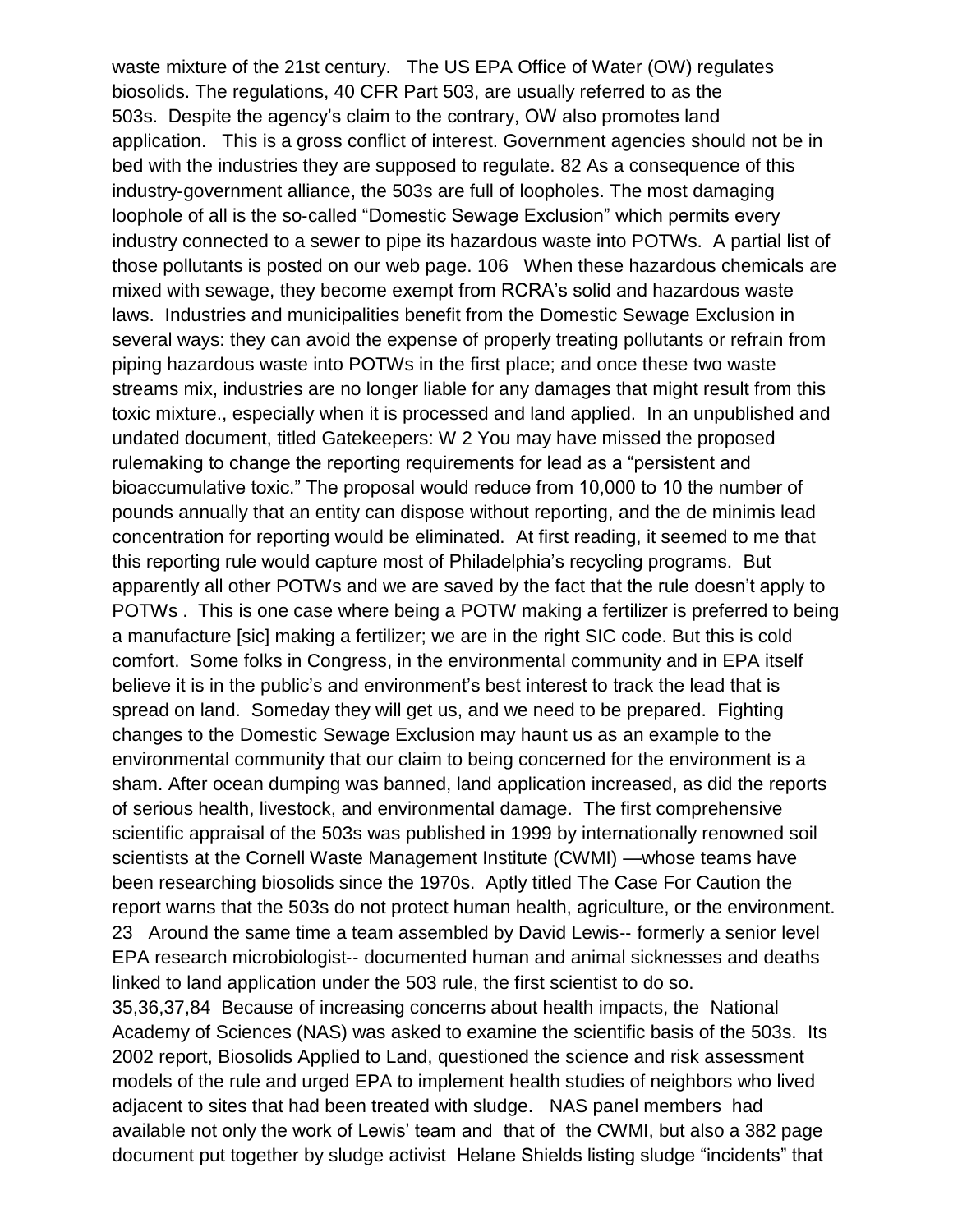had occurred in virtually every state of the union. 54 Particularly worrisome were the many reports of sicknesses and several deaths. 90 To include published papers that documented these incidents in the scientific literature would hurt the land application program. So industry‐friendly NAS panel members deleted all references to David Lewis' papers in the published report, which includes the statement that there is "no documented evidence" that anyone was ever harmed by sludge. In the absence of any credible science that supports land application, industry and government agencies continue to cite the "no documented evidence" claim, making sure the evidence is not documented, or, if it is, to ignore or discredit it. 92 Yet people are not easily fooled. Every week there are reports of sludge battles, especially in the heavily populated areas of the country where most sludge is produced and spread. Residents who believe they have been or will be harmed are pitted against government and industry officials who assure them that the practice is beneficial and safe. For example during a 2014 Town Meeting in Bell County Township, Clearfield County PA angry residents demanded an end to sludge spreading in their community because it was making some of them sick. Despite the usual misleading assurances by state officials that biosolids will enrich the soil and improve the overall health of land and animals, residents wanted the 3 practice stopped. One neighbor who lives close to the permitted site was hospitalized with bronchial spasms when the spreading began. Her doctor said that such spasms, which resemble a heart attack, can be caused by airborne irritants. Other people attending the meeting complained of headaches and nausea. 96 Government and industry representatives at these meetings usually assure affected residents that their health problems or their contaminated wells were caused by something else. For example, a few years ago, when an astute NH property owner learned that his neighbor uphill was about to use sludge, he decided to have his well water tested before and after the spreading. Not surprisingly, test results taken after the application showed high levels of pathogenic bacteria. After he complained a representative of the sludge company visited his home, looked around, and stated that the well must have become contaminated by his bird feeder! However, when deaths are linked to sludge exposure, bird feeder explanations do no longer work. Two of those deaths occurred right here in the Commonwealth.

The PA DEP and the company that spread the sludge went through extraordinary lengths to cover up the cause of these deaths. For a summary see Appendix A. Evidence keeps piling up that there is something seriously wrong with the 503s. Why, many people ask, are EPA and USDA--agencies whose mission it is to protect human health, promote sustainable and productive agriculture, and protect the environment—why are these agencies not substantially tightening the current land application rules, or better yet, why are they continuing to spend our tax dollars on a million- dollar Public Acceptance Campaign, when, instead, they should be using those funds to invest in safer and more sustainable alternatives? One part of the answer is simple. Top managers at EPA's Office of Water and a highly influential agronomist at the USDA wrote the 503s. They decided that it would be acceptable for biosolids to contain hazardous waste, reasoning that small amounts do not matter, that the waste stream is getting cleaner, and that pretreatment of industrial waste is working. None of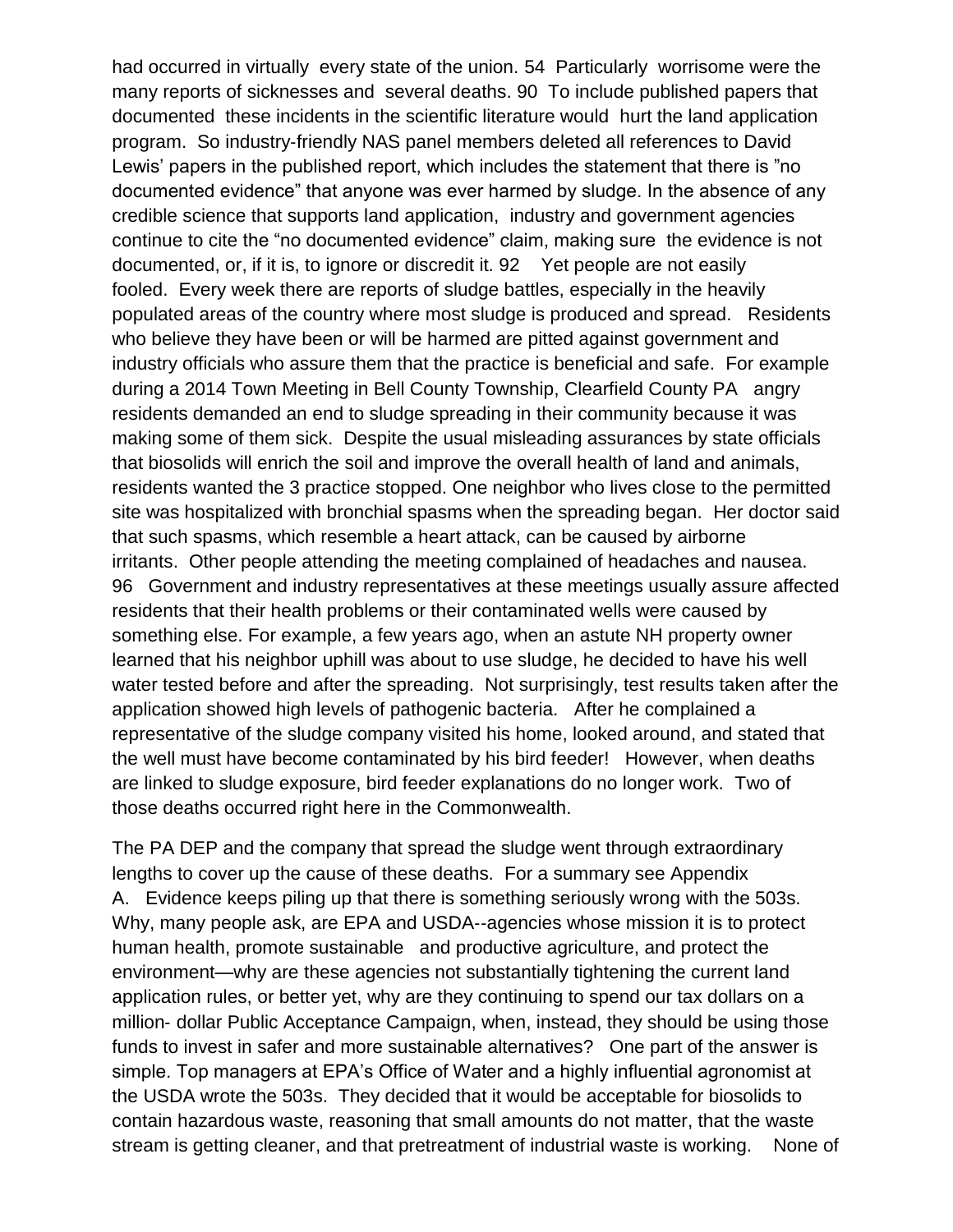those assumptions proved to be true. Even very small amounts—parts per trillion‐‐ of some pollutants can harm developing organisms, and instead of getting cleaner, the waste stream is getting more complex and more polluted. Several recent EPA Inspector General Reports, indicate that hundreds of priority pollutants discharged by industry are showing up in effluent and sludge. But the individuals who wrote the rules are still in charge of the nation's biosolids policy and have staked their reputation on the adequacy of the 503s.

Apparently no amount of evidence will persuade them that they were wrong. 92 The other part of the answer is also simple. Not only the sludge brokers who are paid for every ton of sludge they remove from sewage treatment plants, but also ‐‐as we explained earlier-- industrial users and municipalities save substantial sums by continuing this inexpensive method of sludge disposal.

Communities are learning more about what biosolids are, and what they do when land applied. They are experiencing first-hand the resulting harm to their health, 51,55,68,71,108,109 their drinking water, 12,71,77,99,101 and their animals. 74,79,83,94,105 To counter this new awareness, government agencies and the sludge industry are spending millions to rev up their PR campaign to convince farmers, the media, 4 legislators, and the public that spreading this incredibly complex contaminated mixture on land is sustainable., beneficial and safe. A key flaw of the 503s is that they depend on Quantitative Chemical‐by‐Chemical Risk Assessment (QRA) to assess health and environmental impacts. QRA works for calculating how strong a bridge must be to withstand the weight of daily traffic on a particular highway, but QRA cannot be used to assess the health and environmental impacts of such a complex and unpredictable mixture as land applied sewage sludge. See Appendix B Instead of calculating health and environmental risks using QRA models, the NAS panel recommended a different approach: Even if a summary index of an adverse response to mixtures was available, it would not necessarily reflect the total hazards of exposure to biosolids because of the inability to identify all of its hazardous constituents and their potential for interaction in vivo . . . thus it is not possible to conduct a risk assessment for biosolids at this time (or perhaps ever) that will lead to risk-management strategies that will provide adequate health protection without some form of ongoing monitoring and surveillance . . . the degree of uncertainty requires some form of active health and environmental tracking." A number of the biosolids incidents might have been prevented had there been exposure studies and health and environmental tracking. Many serious health impacts have been linked to Class B sludge exposure, especially when this material is stockpiled and top dressed rather than incorporated into the soil. Sludge advocates are now promoting a material that is deceptively referred to as Exceptional Quality (EQ) Class A sludge. Many people do not realize that Class A EQ sludge contains just as many persistent toxic chemicals as Class B. When sludge is further processed to reduce indicator pathogens, it turns into Class A. However, as the more vulnerable indicators are deactivated, much more robust pathogens survive and evolve. In the absence of microbial competition, they multiply and thrive, especially in in cool and moist climates. Some of the treatment methods prescribed to reduce the level of indicators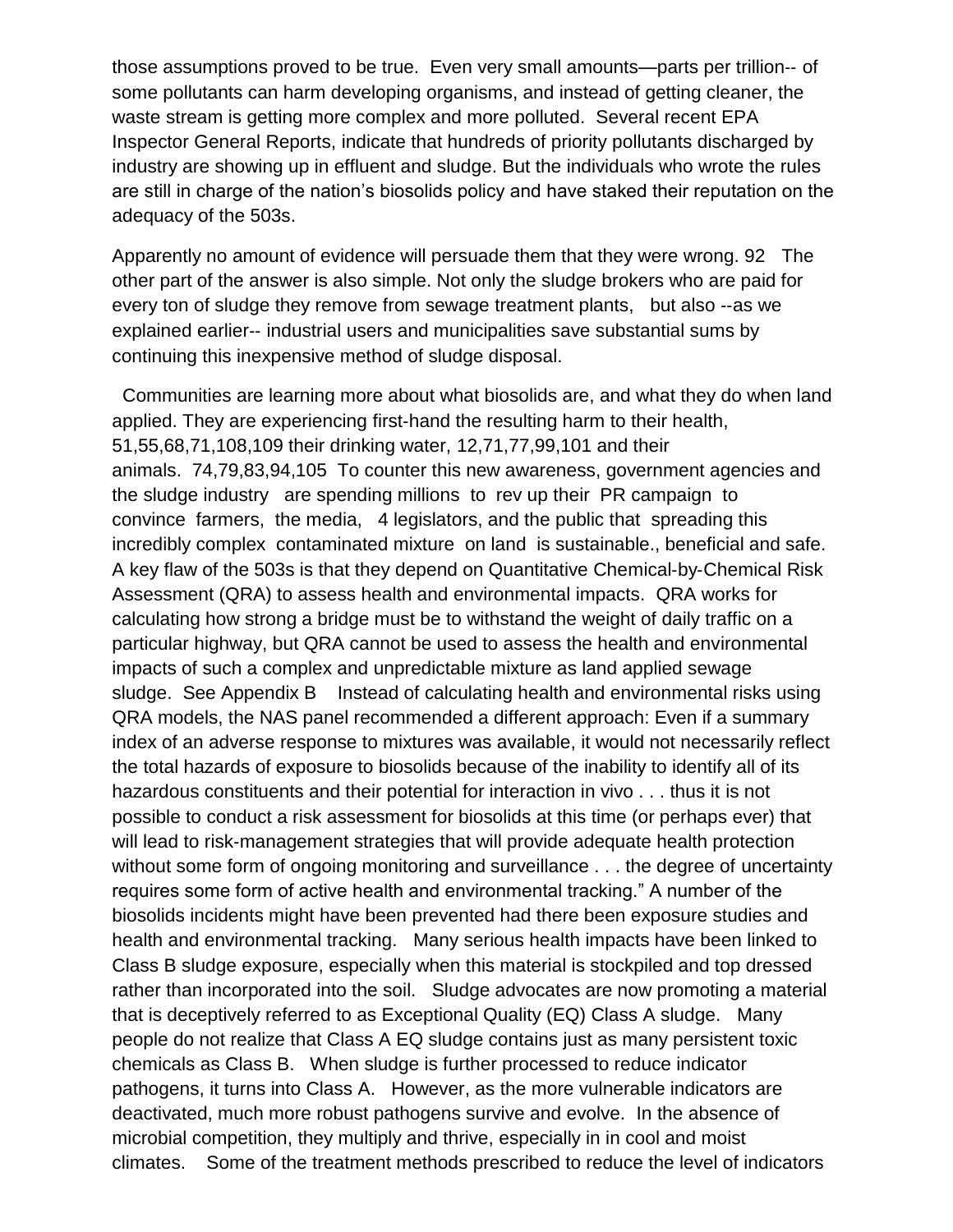are not working, so Class A sludge is often Class B sludge or turns into Class B sludge after it is spread or stockpiled.

Further processing also appears to encourage the growth of superbugs which explains why many neighbors exposed to sludge contract MRSA infections. The question arises, why, if all of this is true, are industry and government agencies encouraging the production and use of Class A materials? Again, the answer is simple. Under the current rules, Class A is virtually unregulated. As long as it contains some nitrogen, it can be spread anywhere—including on home vegetable gardens‐‐during any weather, at any time during the year, in any amounts, and does not require public notices, public hearings, or the expense of getting a permit. Also Class A products can be sold in garden centers, often misleadingly labeled. But are they really safe? Consider two incidents. One took place in the summer of 2007 in Milwaukee, where sludge is used to make the Class A product Milorganite. Sewer workers dislodged large amounts of PCBs during a routine sewer cleaning operation. This resulted in thousands of tons of contaminated sludge‐‐ some containing superfund high levels of PCBs—to be spread on dozens of school playgrounds and parks. When the problem finally w 5 material had to be removed and shipped to out‐of‐state hazardous waste landfills. The entire incident cost the city millions. 104 Consider another incident that happened in Shirley MA . In January, 2014 a farmer spread Earthlife on his frozen snow‐covered field. Earthlife is a Class A product made by Casella Organics and fully approved and registered for use in MA, CT, and VT. Three weeks later, after a thaw, residents living next to the field on 15 and 20 Bumpus Road turned on their faucets and out came diluted sewage. Both families got their water from shallow wells. Earthlife apparently had leached into the water table and contaminated their wells. I was invited to attend a February 28 meeting of concerned neighbors and provided information and hand‐outs. Appealing to the town for help was useless because what the farmer had done was legal under the 503s. Despite conclusive test results that the contamination was caused by Earthlife, the homeowners could not afford litigation. A month went by and I did not hear from the affected homeowners. So I contacted them to see how they were doing. During that interval Casella had paid for drilling a bedrock well at one home and had paid for a filtration system for the other family. In return, the homeowners were put on a gag order and told never to discuss the case or share test results. Settlements like these explain why many sludge incidents remain unknown or are underreported. The practice cannot be banned overnight. Something needs to be done with the millions of tons of sludge produced every year. Until more sustainable waste‐to‐energy technologies are in place to handle this volume, states might want to encourage increasing disposal in well sited subtitle 2 landfills with methane capture for energy and heat. Reclamation of contaminated land may also be an option as long as the site is securely fenced and signed, to prevent another Tony Behun tragedy. It is absolutely crucial that we preserve our dwindling productive farmland for future generations. We must not apply sewage sludge and other industrial waste on the land where we grow our food and forage.

Meanwhile, states, counties, and towns can put in place more protective inexpensive management practices that will at least reduce some of the risks. These would include permanently prohibiting land application on grazing fields to prevent contamination of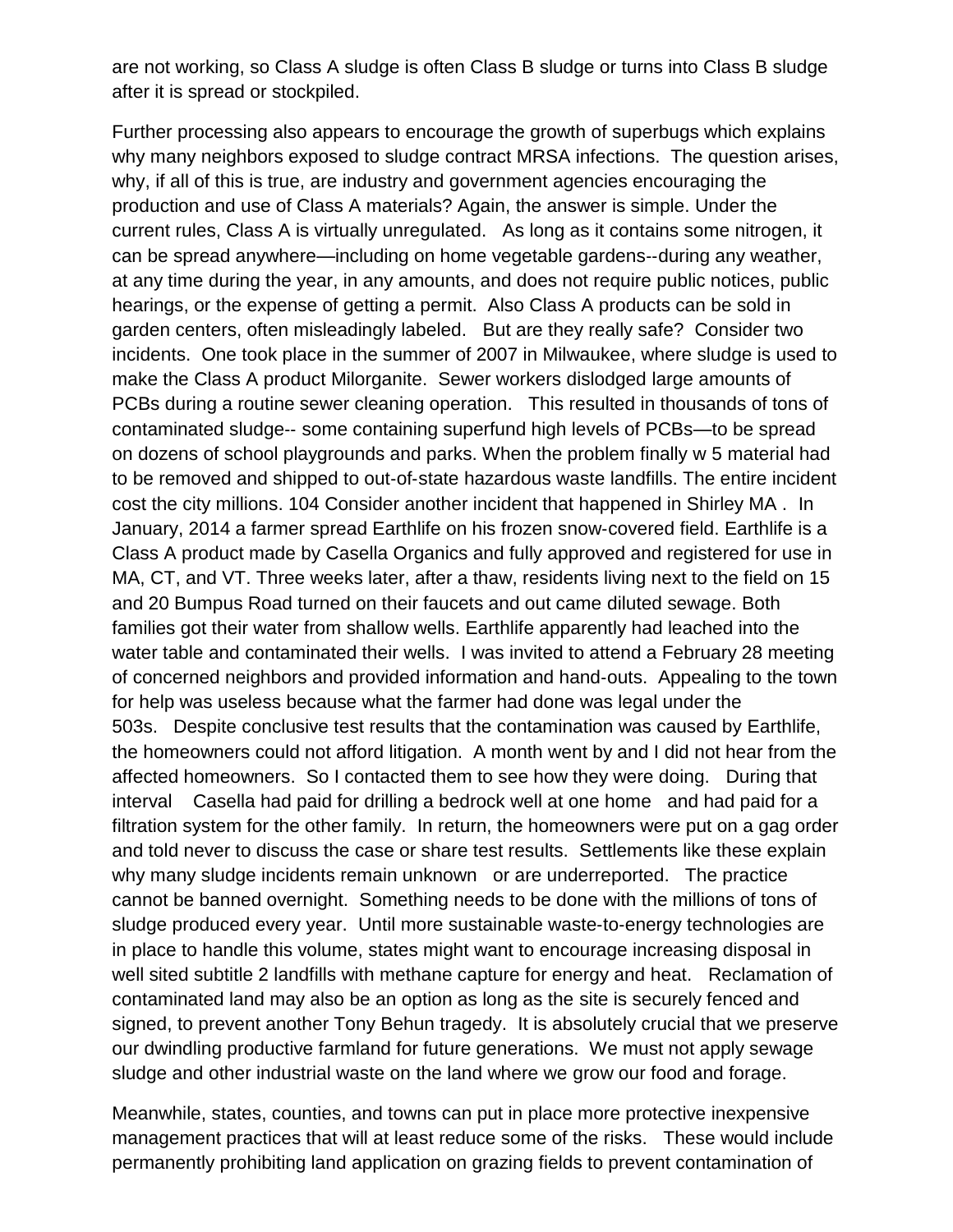meat and dairy products; immediate incorporation of sludge into the soil to prevent pollutants from moving off site; prohibiting stockpiling; permanent pH management to prevent metals and other contaminants from becoming bioavailable; much more protective horizontal and vertical buffers from occupied buildings; and limiting the acreage and frequency of application. The number of individuals and organizations that oppose land application is growing. There isn't a community in the country that welcomes the arrival of sludge trucks. Many farmers are no longer taken in by the brochures and videos that promise instant savings and high yields from this free mislabeled "natural organic" fertilizer. Over a hundred environmental organizations‐ ‐ many supporting sustainable farming practices–‐oppose growing food and forage on biosolids‐treated land. Among them are the Sierra Club, the Natural Resources Defense Council, the Rodale Institute, the Institute for Agriculture and Trade Policy, Western Growers, the National Farmers Union, the Food Rights Network, and the Organic Consumers Association. All of these organizations depend on impartial scientific information to form their policy positions. 6 In conclusion PA legislators might be interested in the recommendations of Professor Jordan Peccia, Associate Professor of Engineering at Yale University and Professor Paul Westerhoff, Professor at the School of Sustainable Engineering at Arizona State University in their paper titled, We Should Expect More out of Our Sewage Sludge: The culmination of previous incremental technologies and regulations aimed at solving a current treatment problem, rather than developing the practice for the higher goals of sustainability have resulted in sludge becoming an economic and social liability. Sludge management practice must shift from treatment of a liability toward recovery of the embedded energy and chemical assets, while continuing to protect the environment and human health. This shift will require new research, treatment technologies and infrastructure and must be guided by the application of green engineering principles to ensure economic, social and environmental sustainability. 103

#### Dr.Snyder References

1. Albert R.E. 1989. Risk assessment for acid aerosols. Environmental Health Perspective 79: 201‐202.

2. Baage E.L. et al 2005. The effect of hygienic treatment on the microbial flora of biowaste at biogas plants. Water Res.39: 4879‐4886.

3. Baertsch C. et al.2007. Source tracking aerosols released from land‐applied Class B biosolids during high wind events. Applied and Environ Microbiology. Vol.17 No 14.

4. Balbus J et al.2000. Susceptibility in microbial risk assessment: definitions and research needs. Environ. Health Perspect 108(9):901‐905 5.

5. Barker J.et al.1999. Survival of Escherichia coli 0157 in a soil protozoan: implications for a disease. FEMS Microbiology Letters. Vol 173 No 11.

6. Bottcher R.W. 1998. Dust in livestock and poultry buildings: health effects, interactions with odors, and control options.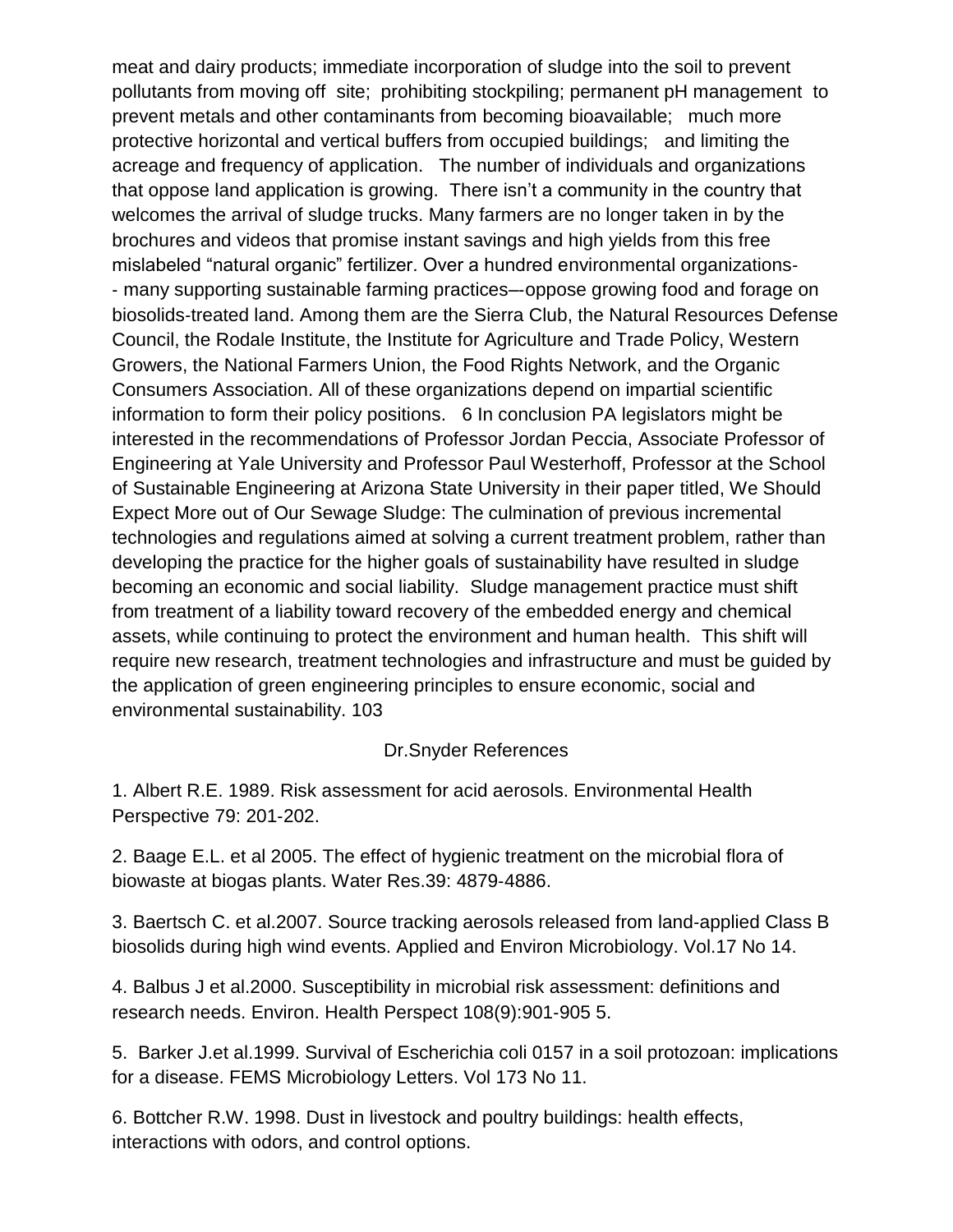7. Chale‐Matsau JR. et al.2006. The survival of pathogens in soil treated with wastwater sludge and in potatoes grown in such soil. Water Sci Technol, 54(5):269‐77.

8. Dasgupta A.P. 1989. Late blowing of Swiss Cheese: incidence of Clostridium tyrobutyricum in manufacturing milk. Aust. J. Dairy Technol.44: 82‐87.

9. Domene et al. 2008. Ecological risk assessment of organic waste amendments using the species sensitive distribution from a soil organisms test battery. Environmental Pollution. 155 (2) 227.

10. Droffner M.L.1995. Survival of E.coli and Salmonella populations in aerobic‐ thermophilic composts as measured with DNA gene probes. Zentralbl. Hyg. Umweltmed.197(5): 387‐397.

11. Dudley D.J. 1980. Enumeration of potentially pathogenic bacteria from sewage sludges. Appl.Environ.Microbiol. 39: 118‐126.

12. Edmonds R.L. 1976. Survival of coliform bacteria in sewage sludge applied to a forest clear-cut and potential movement into groundwater. Appl.Environ. Microbiol. 32: 537‐546.

13. Efroymson R.A. et al. 1998. Evaluation of the ecological risks with land application of municipal sewage sludge. Environmental Science Division's Oak Ridge National Laboratory/EPA.

14. Fan A. et al.1995. Risk assessment of environmental chemicals. Annual Review of Pharmacology and Toxicology. Vol 35: 341‐368

15. Gantzer C.P. et al.2001. Monitoring of bacterial and parasitological contamination during various treatment of sludge. Water Res. 35: 3763‐3770.

16. Gattie D.K. 2004. A high‐level disinfection standard for land‐applied sewage sludges (biosolids). Environmental Health Perspectives. Vol 112 No.2.

17.Gavett S.H. et al. 2001. The role of particulate matter in exacerbation of atopic asthma. Int.Arch Allergy Immunol. 124(1‐3): 109‐112.

18. George C.L. et al. Endotoxin responsiveness and subchronic grain dust‐induced airway disease. Am.J.Physiol. Lung Cell Mol. Physiol. 280(2):L203‐213.

19. Germole D.R. et al. 1991. Toxicology studies of chemical mixtures of 25 groundwater contaminants: Immune suppression in B6C3F mice . . . Fundamental and Applied Toxicology 13: 377‐387.

20. Gibbs R.A. et al 1997. Re‐growth of faecal coliforms and salmonellae in stored biosolids and soil amended with biosolids. Water Science and Technology. Vol 35 No 11‐12.

21. Giller K.E. et al 1998. Toxicity of heavy metals to microorganisms and microbial processes in agricultural soils: a review. Soil Biology and Biochemistry. Vol30 No 10‐ 11.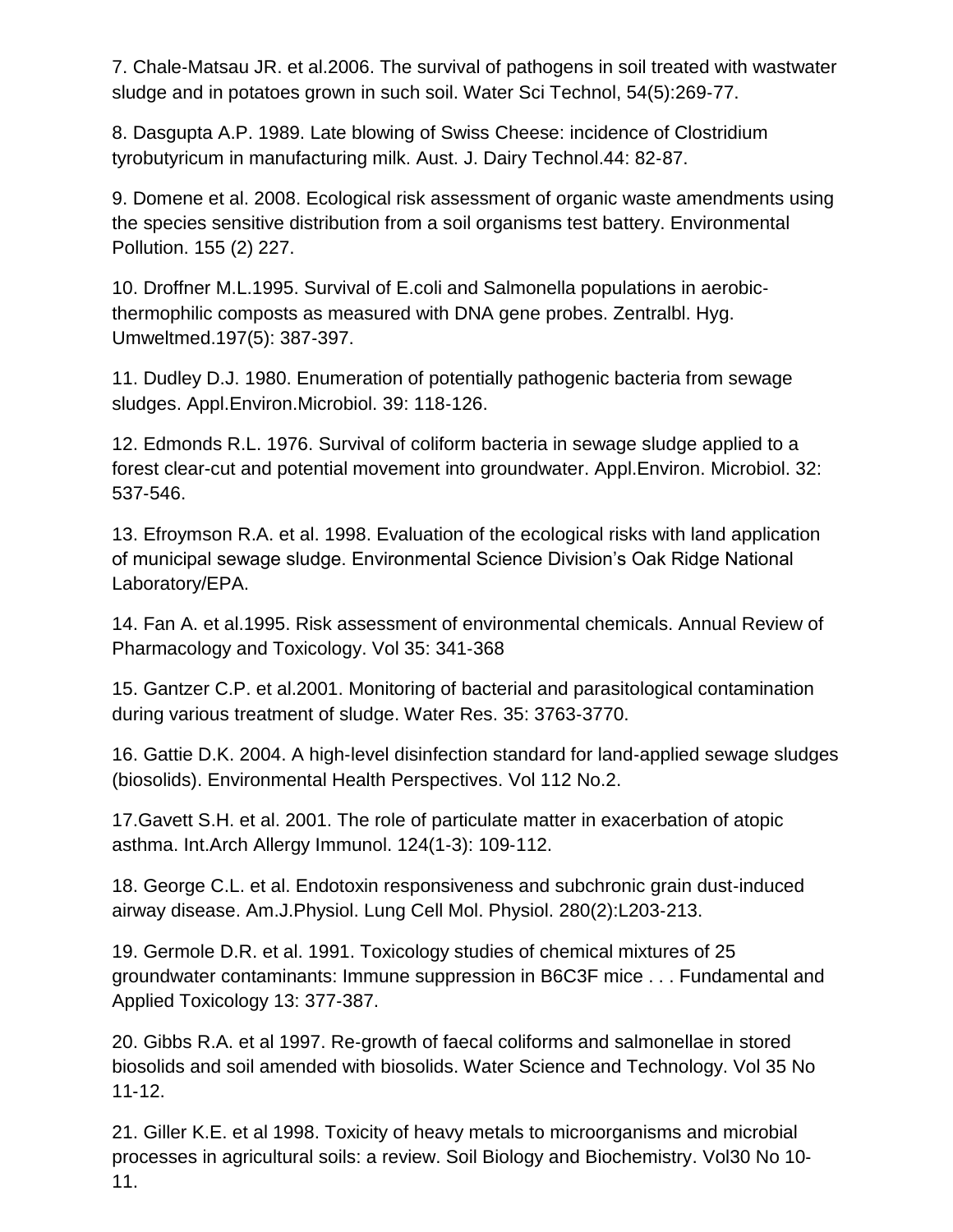22. Glassmeyer S.T. et al (2005). Transport of chemical and microbial compounds from known wastewater discharges: potential for use as indicators of human fecal contamination. EST. V 39 No14: 5157‐5169.

23. Harrison E.Z et al. 1999. Land application of sewage sludges: an appraisal of the US regulations. Int.J.Environment and Pollution. Vol 11 No 1.

24. Herr C.E.W. et al. 2003. Effects of bioaerosol polluted outdoor air on airways of residents. Occupational and Environmental Medicine (60) 336‐342.

25. Hinkley G.T. et al. 2008. Persistence of pathogenic prion protein during simulated wastewater treatment. EST. Vol 42.

26. Howard V. 1997. Synergistic effects of chemical mixtures: can we rely on traditional toxicology? . The Ecologist. Vol 7 No. 25.

27. Hollander A.D.1993. Inhibition and enhancement in the analysis of airborne endotoxin levels in various occupational environments. Am.Ind.Hyg.Assoc.J. 54(11): 647‐653.

28. Karstadt M. 1988. Quantitative risk assessment: Qualms and Questions. Teratogenesis; Carcinogenesis; Mutagenesis 8:137‐152.

29. Khuder S. et al. 2007. Health survey of residents living near farm fields permitted to receive biosolids. Archives of Environmental and Occupational Health. Vol 62 No 1. [http://citeseerx.ist.psu.edu/viewdoc/download?doi=10.1.1.502.9654&rep=rep1&type](http://citeseerx.ist.psu.edu/viewdoc/download?doi=10.1.1.502.9654&rep=rep1&type=pdf) [=pdf](http://citeseerx.ist.psu.edu/viewdoc/download?doi=10.1.1.502.9654&rep=rep1&type=pdf)

30. Krishnan K. et al. 1994. Toxic interactions among environmental pollutants. Corroborating laboratory observations with human experience: mechanism –based predictions of interactions. Environmental Health Perspectives.102(supp 9):11‐17.

31. Koren H.S. et al. 1992. Human upper respiratory tract responses to inhaled pollutants . . . Ann.NY Aca.Sci. 641:215‐224.

32. Levin A.S. et al. 1987. Environmental illness: a disorder in immune regulation. Occup. Med. 2: 669‐ 681.

33. Lewis D.L et al.1988. Prediction of substrate removal rates of attached microorganisms and of relative contributions of attached and suspended communitities at field sites. Appl. Envrion. Mircobio. 54: 434‐440.

34. Lewis D.L. et al. 1990. Effects of cellular aggregation on the ecology of microorganisms. AMS News feature article 56: 263‐368.

35. Lewis D.L. et al. 2000. Enhanced susceptibility to infection from exposure to gases emitted by sewage sludge: a case study. Proceedings of National Science Foundation Workshop. College Park, Maryland.

36. Lewis D.L. et al. 2003. Comment on "Evidence for the absence of Staphylococcus aureus in land applied biosolids." ES&T. Vol 37 No 24 : 5836.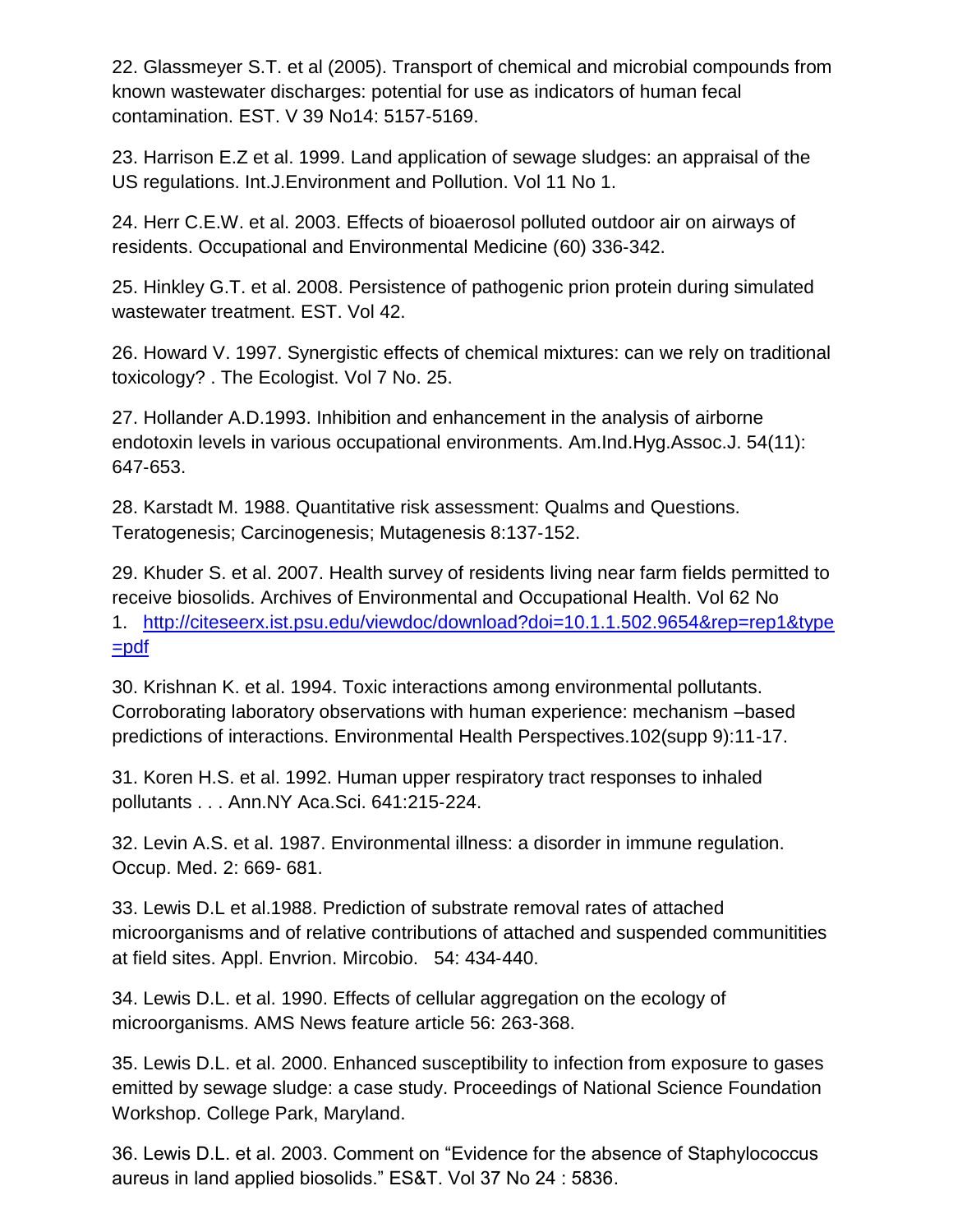37. Lewis D.L. (1998) Microbes in the environment: challenges to exposure assessment. Science and the Unpleasant: Risk Assessment and Urban Sewage Sludge. Panel Presentation at the American Association for the Advancement of Science.

38. Liesivuori J. et al. 1994. Airborne endotoxin concentrations in different work conditions. Am J Ind Med 25(1): 123‐124.

39. McCunney R.J. 1986. Health effects of work at waste water treatment plants: a review of the literature with guidelines for medical surveillance. Am J Ind Med 9: 271‐ 279.

40. McKinney J.D. 1997. Interactive hormonal activity of chemical mixtures. Environmental Health Perspectives. 105: 896‐897.

41. Michel O. et al. 1996. Severity of asthma is related to endotoxin in house dust. Am J Respir.Crit Care Med. 154 (6Pt.1): 1641‐1646.

42. Millner P.D. et al.2004. Bioaerosol and VOC emissions measurement associated with land application of sewage sludge. Sustainable Land Application Conference: p.44

43. Mitchell R.J et al. 2001. Reducing airborne pathogens, dust and Salmonella transmission. . . Southeast Poultry Research Laboratory, USDA‐Agricultural Research Service.

44. Mittscherlich E. et al 1984. Microbial survival in the environment. Springer. Berlin, Germany.

45. Pepper I.L. et al. 1993. Survival of indicator organisms in Sonoran desert soil amended with sewage sludge. J Environ Sci Health Part A Environ Sci Eng.28(6) :1287‐ 1302.

46. Poulson, O.M. et al. 1995. Sorting and recycling of domestic waste. Review of occupational health problems and their possible causes. Sci. Total Environ. 168: 33‐ 56.

47. Presidential/Congressional of Risk Assessment and Risk Management.1997. Risk Assessment and Risk Management in Regulatory Decision Making. Final Report.

48. Reimers RS et al. 2003. Advances in alkaline stabilization/disinfection of agricultural and

59. Smid T. et al. 2005. Endotoxin exposure and symptoms in wastewater treatment workers. American Journal of Industrial Medicine 48: 3039.

60. Skanavis C. et al. 1994. Evaluation of composted sewage sludge based soil amendments for potential risks of salmonellosis. Environ Health 56: 7

61. Straub T.M et al. 1993. Hazards from pathogenic microorganisms in land‐disposed sewage sludge. Rev Environ Contam Toxicol 132: 55‐91.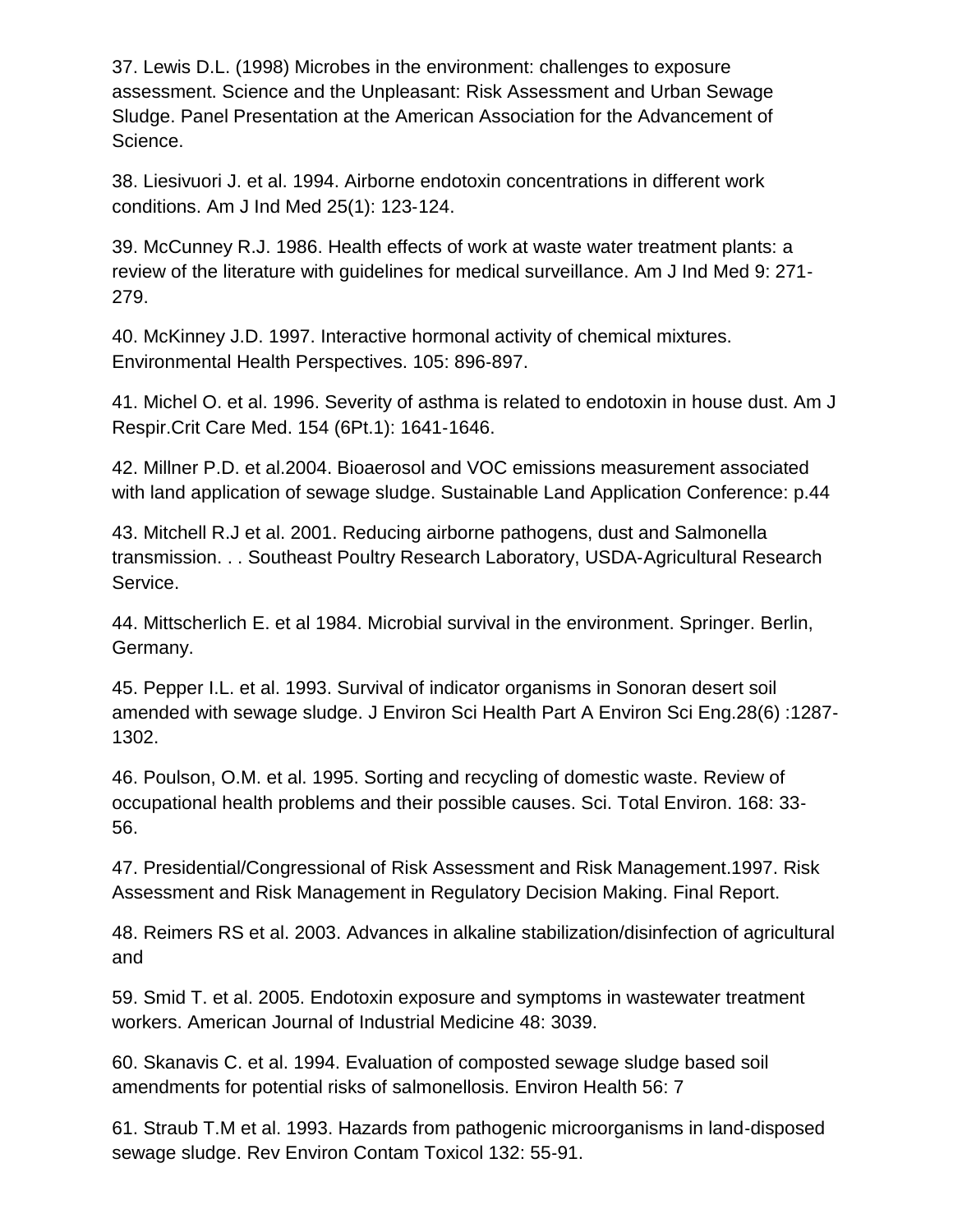62. Thorne P.S. 2000. Inhalation toxicology models of endotoxin and bioaerosol induced inflammation. Toxicology 152 (1‐3) 13‐23 63. Thornton J. 2000. Pandora's Poison. MIT Press. Cambridge MA; London, England.

64. U.S.EPA. Airborne emissions from animal production systems. Ag 101. Environmental Impacts.

65. Van Tongeren M. et al. 1997. Exposure to organic dusts, endotoxins, and microorganisms in the municipal waste industry. Int J Occup Environ Health 3(1):30‐36.

66. Vilanova X. et al. 2005. Distribution and persistence of fecal bacterial populations in liquid and dewatered sludge from a biological treatment plant. J Gen Appl Microbio 51(6) 361‐368.

67. Vogelzang PFJ et al.1998. Endotoxin exposure as a major determinant of lung function decline in pig farm workers. American Journal or Respiratory and Critical Care Medicine. 157: 15‐18.

68. Warren D.W. et al. 1994. Effects of odorants and irritants on respiratory behavior. Laryngoscope. 104:623‐626.

69. Waldvogel F.A. Staphylococus aureus. 2000. In Mandel G.L. et al ed. Principles and Practices of Infectious Diseases 5th ed. Philadelphia PA Churchill Livingstone:2069‐ 2091.

70. Yang R.S.H. 1994. Toxicology of chemical mixtures derived from hazardous waste sites. . .in Yang, Toxicology of Chemical Mixtures. New York. Academic Press.

71. Yi, E.S. 2002. Hypersensitivity pneumonitis. Crit Rev Clin Lab Sci 39(6): 581‐629.

72. Zuskin E. et al.1993. Respiratory function in sewage workers. Am J Ind Med 23: 751‐761 72. Wu, C. et al. 2010. Uptake of pharmaceutical and personal care products by soybean plants from soils applied with biosolids and irrigated with contaminated water. Environ. Sci. Technol. 14(16): 6157‐ 6161. http://www.ncbi.nlm.nih.gov/pubmed/ 20704212 86.

73. Torrice, M. 2011. Spreading resistance during wastewater treatment. Chemical Engineering News. March 28. doi: 10.1021/CEN031011143933.

74. Tollefson, J. 2008. Raking through sludge exposes a stink: farmer Andy McElmurray won his court case against the US Department of Agriculture over land poisoned by sludge for fertilizer. Nature 453(7193): 263.

75. Swee, Yang Low et al. 2007. Off‐site exposure to respirable aerosols produced during the disk‐ incorporation of Class B biosolids. Journal of Env. Engineering 133: 987‐994.

76. Snyder, C. 2008. Baltimore sludge pilot project puts children at additional risk. Int. J. Occup. Environ. Health 14(3): 241

77. Richards, B. K. 2007. Colloidal transport: the facilitated movement of contaminants into groundwater. Journal of Soil & Water Conservation 62(3) 55A‐56A.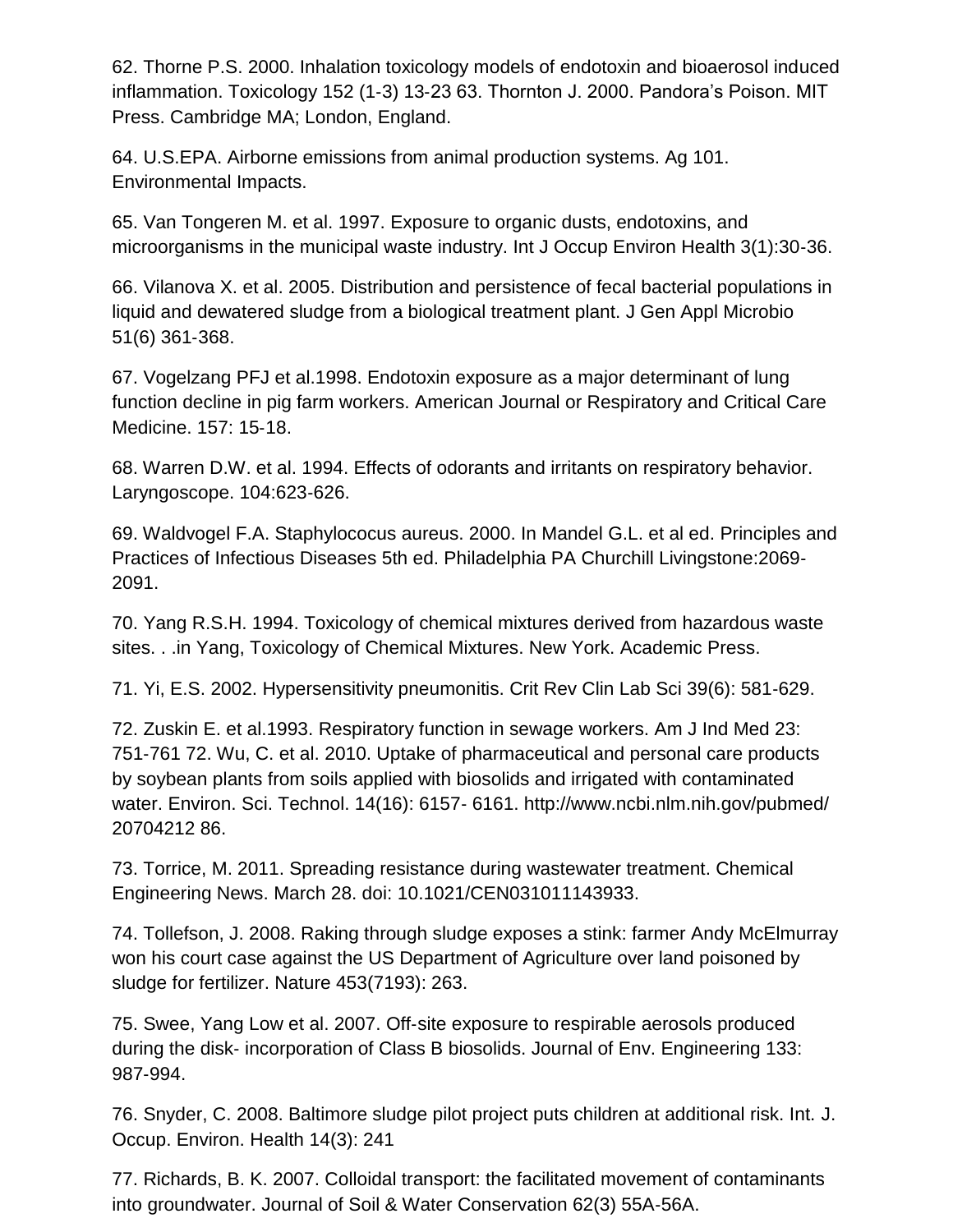78. Snyder, C. 2005. The dirty work of promoting the "recycling" of American Sewage Sludge. Int. J. Occup. Environ. Health 11: 415‐427. http://www.sludgefacts.org/ IJOEH\_1104\_Snyder.pdf 89.Renner, R. EPA finds record PFOS PFOA levels in Alabama grazing fields. Environmental Science & Technology doi: 10,1021/es803520c.

80. Nature (Editorial). 2008. Stuck in the mud: the Environmental Protection Agency must gather data on the toxicity of spreading sewage sludge. Nature 453(7193): 258.

81. Lowman, A. et al. 2011. Public officials' perspectives on tracking and investigating symptoms reported near sewage sludge land application sites. Journal of Environmental Health 73: 6.

82. McBride, M. B. 2003. Toxic metals in sewage sludge‐amended soils: has promotion of beneficial use discounted the risks? Advances in Environmental Research 8(1).

83. McBride, M. B. et al. 2005. Molybdenum and copper uptake by forage grasses and legumes grown on metal contaminated sludge site. Soil Science 169: 505‐514 84. Lewis, D. L. et al. 2002. Interactions of pathogens and irritant chemicals in land applied sewage sludges (biosolids). BMC 2: 11. http://www.biomedcentral.com/1471‐ 2458/2/11 43.

85. Kim, S. et al. 2007. Potential ecological and human health impacts of antibiotics and antibiotic‐ resistant bacteria from wastewater treatment plants. Journal of Toxicology and Environmental Health Part B–Critical Reviews 10: 559‐573.

86. Kim, S. et al. 2007. The long‐term effect of sludge application on Cu, Zn, and Mo behavior in soils and accumulation in soybean seeds. Plant and Soil 299: 227‐236

87. Kierkegaard, A. et al. 2007. Fate of higher brominated PBDEs in lactating cows. Environ. Sci. Technol. 41: 417‐423.

89 . Harrison, E. Z. et al. 2009. Case for Caution Revisited: Health and Environmental Impacts of

91. Hale, R. C. et al. 2004. Persistent pollutants in land applied sludges. Nature 412: 140‐141

92. Lewis D.L. 2014. Science for Sale. Skyhorse Publ. New York, NY.

93. Zhang Y, et al. 2009. Wastewater treatment contributes to selective increase in antibiotic resistance among Acinetobacter spp. Sci.Total Environ 407(12)3702‐6.

94. Heilprin J. Kevin S.Vineys AP 2008. Courts Finally Recognize that spreading sewage sludge on farmland is a very bad idea.

https://www.organicconsumers.org/news/courts-finally-recognize-spreading-sewagesludge‐farmland‐very‐bad‐idea

95. Ghini R. et al. 2016. Combined effects of biotic and abiotic factors influenced by sewage sludge incorporation on the incidence of corn stalk rot. PLoS One 13;11(5) <http://www.ncbi.nlm.nih.gov/pubmed/27176597>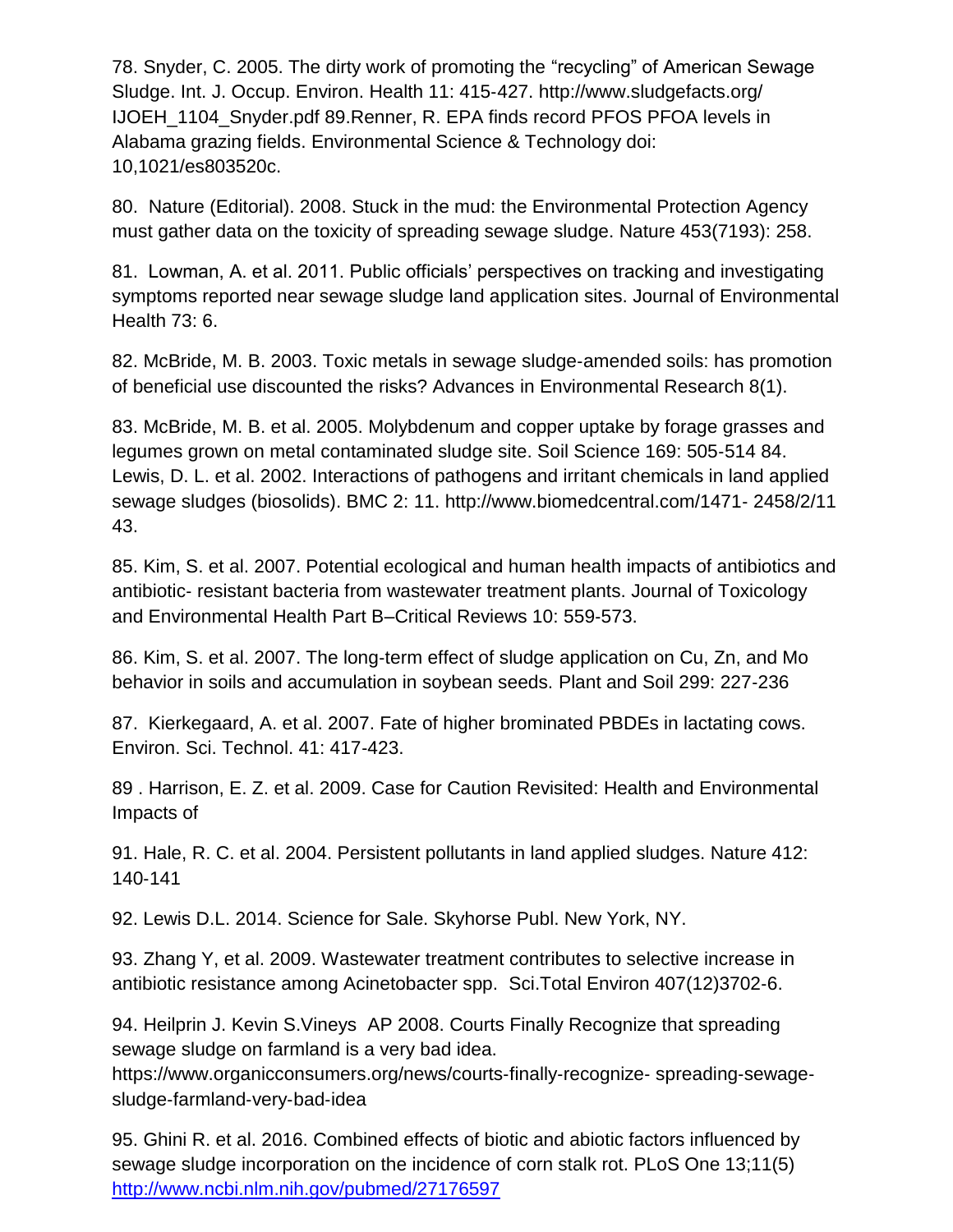96. Togneri Chris. 20014. Bell Township residents embroiled in biosolids sludge quagmire. http://triblive.com/state/pennsylvania/5653695‐74/sludge‐state‐biosolids

97. Kolpin, D.W.; Edward T. Furlong, et al: (2002). Pharmaceuticals, Hormones, and Other Organic Wastewater Contaminants in U.S. Streams, 1999‐2000. A National Reconnaissance. Env. Science & Technology vol 36, No.6.

98. Hale, R.C. Alkylphenol ethoxylate degradation products in land applied sewage sludges (biosolids). (2002). Environmental Science and Technology. 101.

99. McBride, M.B.; Richards, B.K. et al. 1999. Long‐Term Leaching of Trace Elements in a heavily sludge amended silty clay loam soil. Soil Science, vol. 164, no.18.

100. McBride, M.B. 1998. Molybdenum uptake by forage crops grown in sewage sludge-amended soils in field and greenhouse. Journal of Environmental Quality, vol. 29, no. 3.

101. Jacobsen E.; Effects of Land Application of Composted Biosolids on Groundwater and Native Vegetation in the New Jersey Pinelands. US Geological Fact Sheet FS‐035‐ 97.

102. Silva, E; et al. 2002. Something from "Nothing"—Eight Weak Estrogenic Chemicals Combined at Concentrations below NOECs Produce Significant Mixture Effects. Environmental Science and Technology vol 36

103. Peccia J. and Paul Westerhoff. 2015. We Should Expect More out of our Sewage Sludge. Environ. Sci. Technol. 49,8271‐8275.

104. Don Bahm. August 25, 2007. Tainted Sludge Piles Up. http://archive.jsonline.com/news/milwaukee/29445149.html

105. http://www.newsweek.com/eating‐meat‐grazed‐human‐sewage‐might‐lower‐ female‐fertility‐ 432537

106. Partial list of toxic chemicals industries can legally discharge into sewage treatment plants:<http://www.sludgefacts.org/Ref125.pdf>

107. Robert C. Hale and Mark J. La Guardia (2002) Synthetic Organic Pollutants in Land-Applied Sewage Sludges. Directions in Science ISSN 1538-0033.

108. Wing, Steve. 2010. When Research Turns to Sludge AAUP Academe. <https://www.aaup.org/article/when-research-turns-sludge#.V7-MrPkrIY0>

109. Lowman, A. Steve Wing, et al. 2013. Land Application of Treated Sewage Sludge: Community Health and Environmental Justice. Environ. Health Perspective 121:537- 542<http://ehp.niehs.nih.gov/1205470/>

### Appendix A

For land application to continue under the current policies, it was essential for the Pennsylvania Department of Environmental Protection (PA DEP) to deny that sludge might have caused the death of a Pennsylvania child. Len Martin compiled a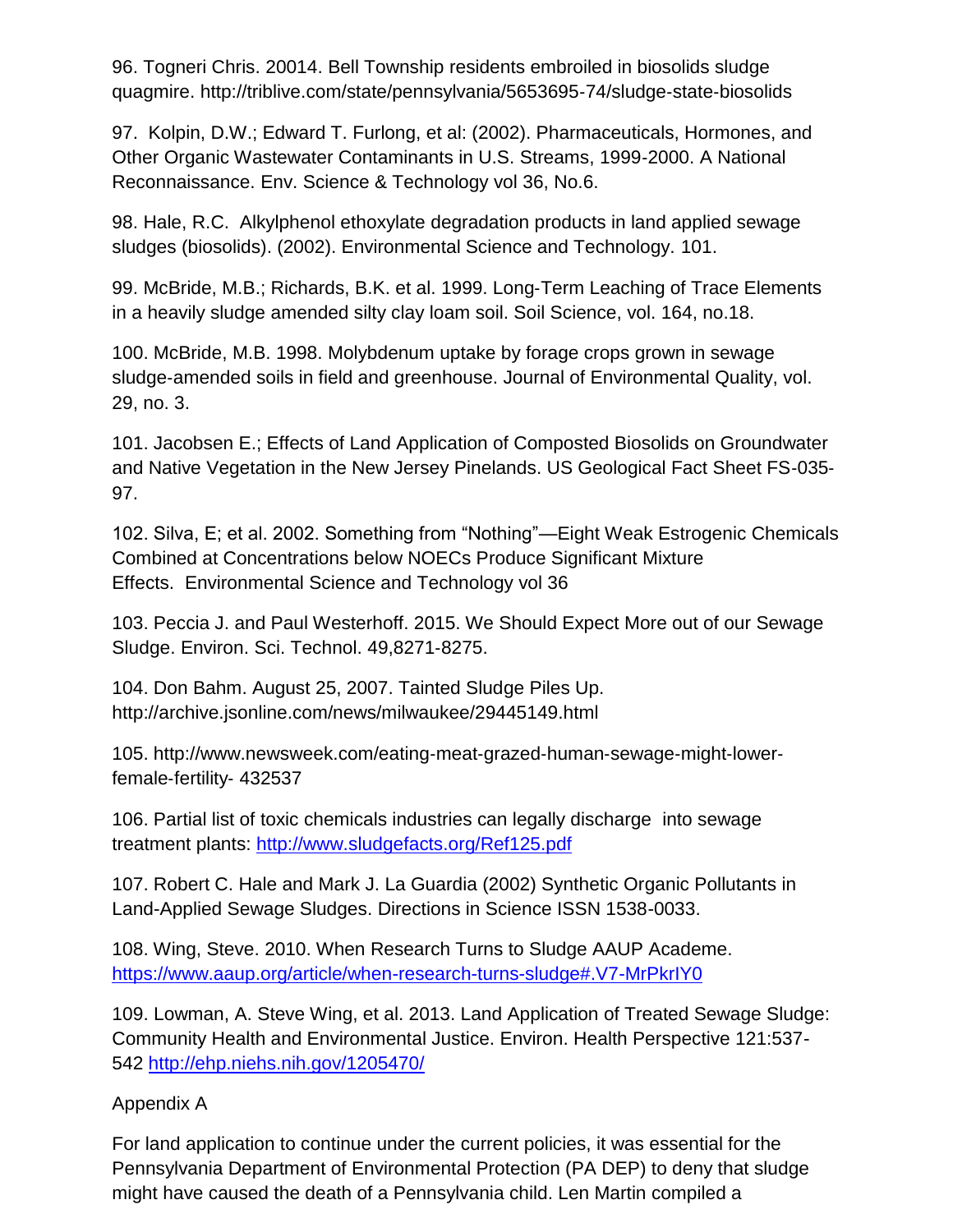chronological and detailed account of how, for almost two years, the PA DEP went to extraordinary lengths to hide the circumstances of Tony Behun's death. In October 1994, 11‐year old Tony had ridden his dirt bike through sludge that had been applied to a reclaimed mining site. The child developed headache, sore throat, furuncles on one leg and arm, difficulty breathing, and a high fever. On October 21, a week after he had been exposed to sludge, Tony died of staphylococcal septicemia. In 1999, Tony's mother, who had heard that sludge was causing health problems in other parts of the country, sought answers from the state about her son's mysterious death. The PA DEP repeatedly and publicly denied that there was any connection between sludge exposure and her son's death. According to public statements made by the agency and the company that had spread the sludge, Tony's death resulted from a bacterial infection caused by a bee sting, and sewage sludge had not been applied on the mining site. In May 2000, PA DEP secretary, James Seif, drafted a report claiming that both the National Institute of Occupational Safety and Health (NIOSH) and the state health department had investigated the case thoroughly and ruled out sludge as the cause or contributing factor of Tony's death. Every one of the above‐cited claims proved to be false. The DEP was forced to retract the fabricated bee-sting story; truck weigh slips indicated that about 5,600 wet tons of sludge had been spread on the site next to the child's home; and on August 7, 2000, the PA Department of Health sent a letter to State Representative Camille George confirming that the department "in fact, did not conduct an investigation into Tony Behun's death." NIOSH also stated that it "had no involvement [in the case] because "our agency only investigates workers' health complaints." Subsequent public testimony by EPA's Robert Bastian about this case illustrates how EPA and the state agencies responsible for land‐application policies work together to misrepresent facts to cover up incidents. On March 13, 2001, Bastian presented Seif's false report to the NAS panel that was seeking input about alleged health incidents linked to sludge-exposure. Bastian assured the panel that "the findings of [PA] state and local health officials have indicated that the Pennsylvania death was not attributable to biosolids".

#### Appendix B

Quantitative Risk Assessment Risk models are one tool used by industry and agencies to help determine whether or not a product or practice is reasonably safe. It is not a very reliable tool, because it is based on assumptions that can vary from assessor to assessor. For example, when a group of EPA scientists used four accepted models to calculate the cancer risk posed by trichloroethylene in drinking water, their risk estimates varied by a factor of 100 million. 63 If risk assessments for one chemical in one medium can yield such different results, how can it be a reliable tool to identify the various environmental and health risks from such a complex and unpredictable mixture as sewage sludge, spread on complex terrestrial ecosystems, affecting a variety of living organisms with varying susceptibility to infections? With so many unknowns, with stressors that have not even been identified, much less characterized, for which we do not yet know all the modes of action, and all the various potential synergistic interactions between chemicals and chemicals and pathogens, which we are just beginning to identify, any quantitative risk assessment will be an exercise in futility. The more complex a system, the more the uncertainties and the variables, the more unreliable are mathematical models used to assess risks.